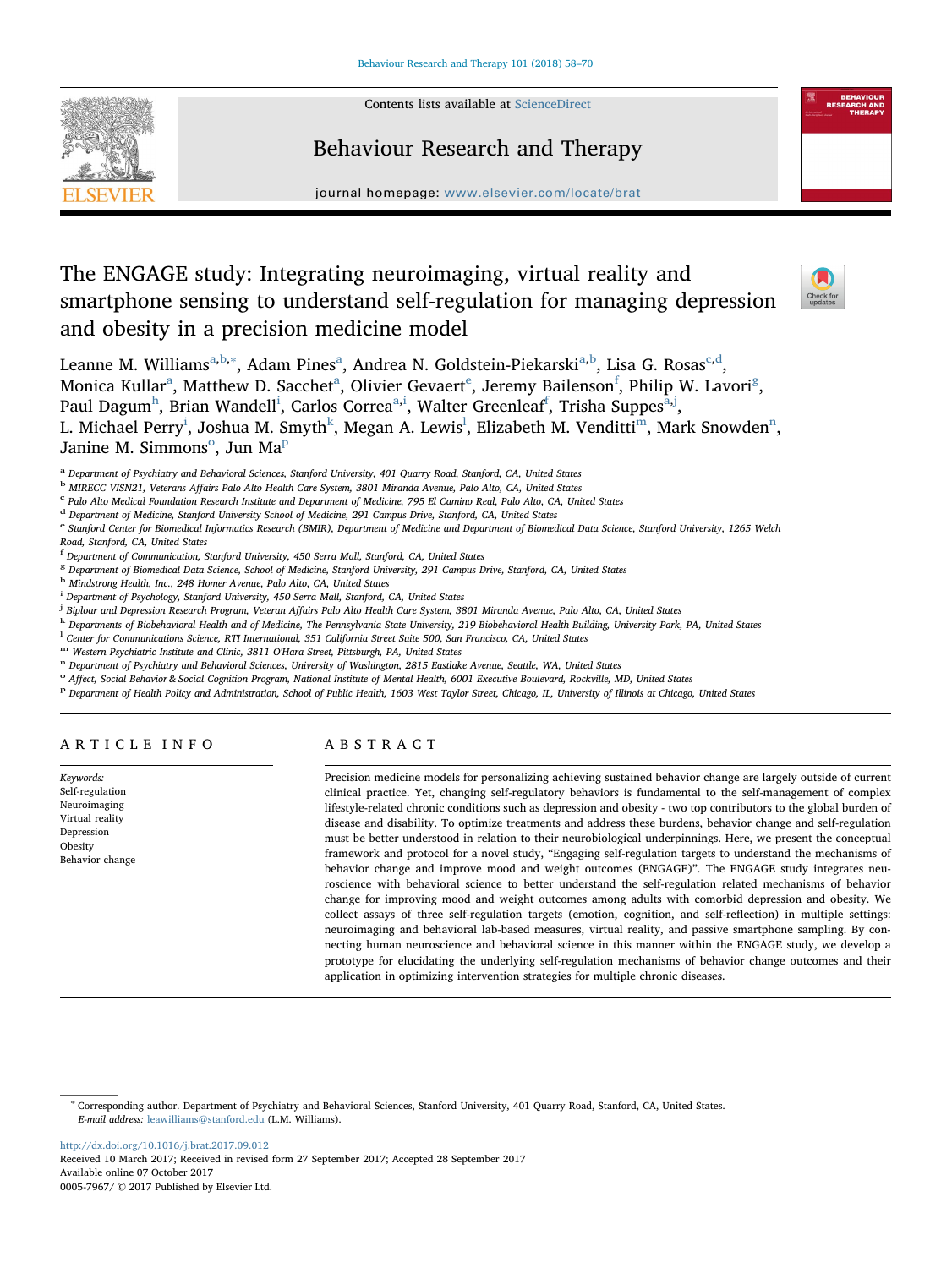<span id="page-1-0"></span>

Fig. 1. Brain circuits in which the authors theorize plasticity mediates long-term behavior change in regulation of self-focused reflection (Default Mode Network), regulation of cognition (Cognitive Control Network), and regulation of emotion (Negative Affect and Positive Affect Network). aMPFC = anterior medial prefrontal cortex.  $AG = angular gyrus. PCC = posterior cingulate cortex$ (includes precuneus). DLPFC = dorsolateral prefrontal cortex (includes anterior prefrontal cortex and inferior frontal cortex). ACC = anterior cingulate cortex. PCG = precentral gyrus. DPC = dorsal parietal cortex. ACC/MPFC = dorsal medial prefrontal cortex (includes dorsal ACC and vMPFC, including ventral—subgenual and pregenual—and rostral ACC). dACC = dorsal anterior cingulate cortex. OFC = orbitofrontal cortex.

#### 1. Introduction

Effective and personalized precision medicine models for achieving sustained behavior change have not yet been implemented in routine clinical practice. Depression and obesity are two of the top contributors to the global burden of disease and disability ([GBD 2015 Disease and](#page-11-0) [Injury Incidence and Prevalence Collaborators, 2016; GBD 2015 Risk](#page-11-0) [Factors Collaborators, 2016; The Global BMI Mortality Collaboration,](#page-11-0) [2016\)](#page-11-0). Given their chronic and disabling impact, we are in urgent need of personalized and precise models for achieving sustained behavior change for depression and obesity. Depression and obesity are complex in their own right. They also commonly co-occur [\(Atlantis & Baker,](#page-11-1) [2008; Carpenter, Hasin, Allison, & Faith, 2000; Dragan & Akhtar-](#page-11-1)[Danesh, 2007; Faith, Matz, & Jorge, 2002; Markowitz,](#page-11-1) [Friedman, & Arent, 2008; Friedman & Brownell, 1995; Heo, Pietrobelli,](#page-11-1) [Fontaine, Sirey, & Faith, 2006; Istvan, Zavela, & Weidner, 1992;](#page-11-1) [Stunkard, Faith, & Allison, 2008; Onyike, Crum, Lee, Lyketsos, & Eaton,](#page-11-1) [2003; Simon et al., 2008; Strine et al., 2008\)](#page-11-1), and their combined disease burden is exacerbated and often intractable [\(Bjerkesset,](#page-11-2) [Romundstad, Evans, & Gunnell, 2008;](#page-11-2) [Blaine, 2008; de Wit et al., 2010;](#page-11-3) [Ma & Xiao, 2010; Simon et al., 2008; Strine et al., 2008\)](#page-11-3).

Framed within the precision medicine paradigm, our central premise is that behavior change can be better understood and optimized, when defined in relation to its underlying brain functions. With an anchor in brain functions we can conceptualize how these functions express themselves in daily living choices, and how they are influenced by targeted interventions. With enhanced knowledge of the nature and variability of brain-behavior relations both between and within individuals, we have the foundations for developing interventions that are precise, proactive, and personalized – and consequently more effective. Such an approach reflects the National Institute of Health's Science of Behavior Change (SOBC) initiative [\(https://commonfund.](https://commonfund.nih.gov/behaviorchange/index) [nih.gov/behaviorchange/index](https://commonfund.nih.gov/behaviorchange/index); <http://scienceofbehaviorchange.org/>).

SOBC is pioneering an experimental medicine approach to build our knowledge about how individuals achieve behavior change to promote positive health outcomes.

A specific focus of our premise is that the construct of "self-regulation" offers a framework for understanding how brain functions relate to behavior change in people experiencing depression and obesity. What do we mean by "self-regulation"? Our perspective is that selfregulation requires ongoing adjustment of emotional reactions, the contents of cognition, and self-directed reflection, in order to maximize adaptive – and minimize maladaptive – outcomes ([Lövdén, Wenger,](#page-11-4) [Mårtensson, Lindenberger, & Bäckman, 2013; Williams et al., 2008](#page-11-4)). The overarching concept of self-regulation has been articulated in several disciplines, including medicine (e.g., as homeostasis) and psychology (e.g., as self-control and emotion regulation). In common, these concepts highlight a reliance on self-directed or endogenous processing of stimulus, rather than exogenous, stimulus-response behaviors. Reflecting our specific perspective, we focus on regulation of emotion, cognition, and self-reflection as three key domains of impaired selfregulation implicated in depression and obesity [\(Lindquist & Barrett,](#page-11-5) [2012; Oosterwijk et al., 2012; Yeo et al., 2011\)](#page-11-5). We operationalize these domains by brain and behavior targets that are assayed in multiple lab, virtual and naturalistic settings.

Our brain targets are grounded in evidence from functional neuroimaging studies that have defined large-scale neural circuits engaged by the regulation of emotion and cognition and by self-reflection ([Buckner, Krienen, & Yeo, 2013; Cole, Bassett, Power,](#page-11-6) [Braver, & Peterson, 2014; Fox et al., 2005; Gordon et al., 2014;](#page-11-6) [Lindquist & Barrett, 2012; Oosterwijk et al., 2012; Power et al., 2011;](#page-11-6) [Seeley et al., 2007; Spreng, Sepulcre, Turner, Stevens, & Schacter, 2013;](#page-11-6) [Williams, 2016; Williams, 2017; Yeo et al., 2011](#page-11-6)). We use the term "large-scale neural circuit" to refer to the macroscale of neural organization. At this macroscale, vast numbers of interconnected neurons and their associated elements constitute functional circuits that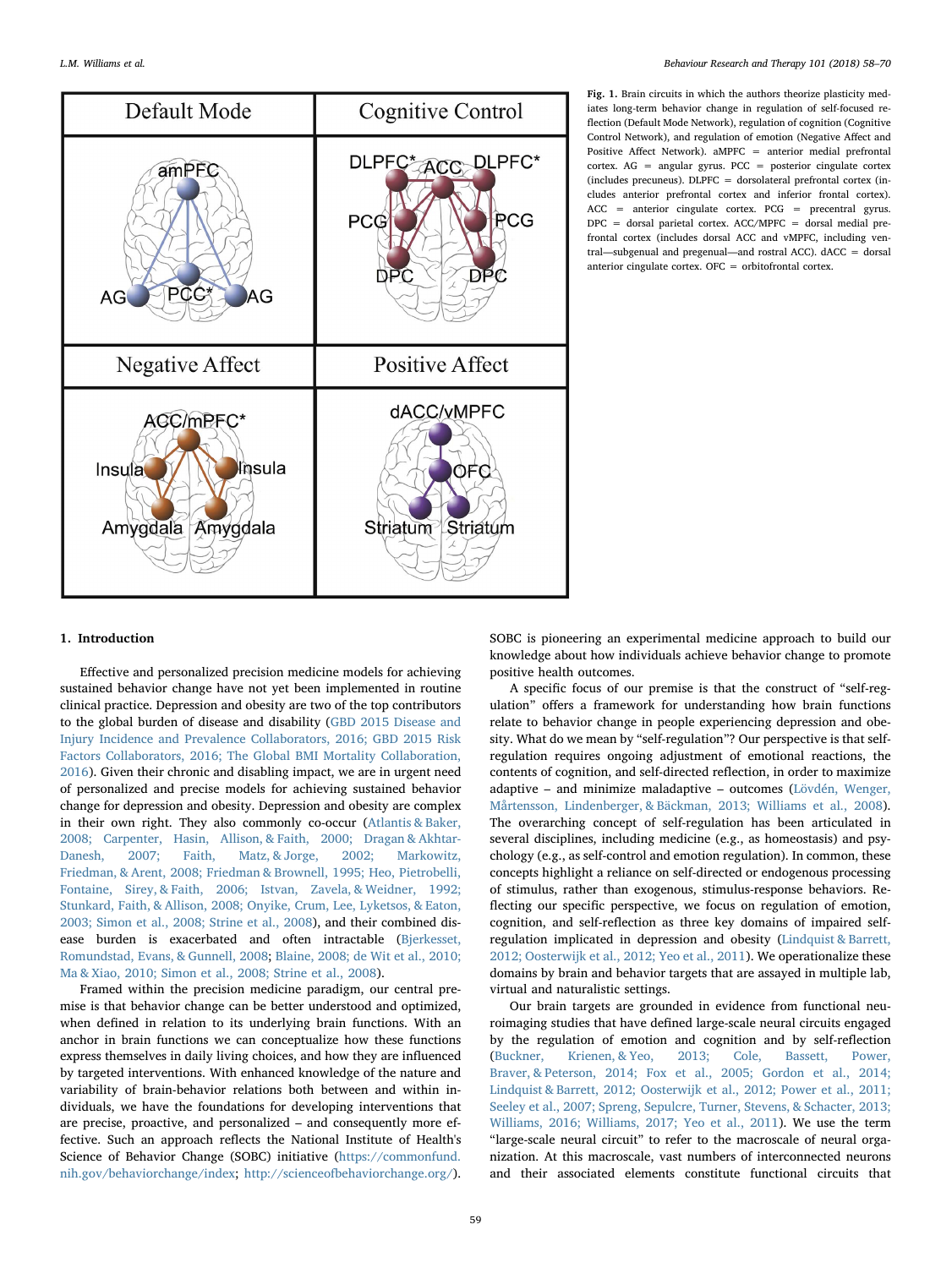comprise correlated regions of activation at rest or during task-evoked situations [\(Williams, 2016, 2017\)](#page-12-0). These neural circuits are commonly referred to as "networks" and may be probed using non-invasive brain imaging. Affective neural circuit targets for regulation of emotion, and reactivity to emotion stimuli, can be probed by specific emotion tasks, and can be, further delineated by the use of negative versus positively valenced stimuli within these tasks ([Dichter, Kozink,](#page-11-7) [McClernon, & Smoski., 2012; Etkin, Prater, Hoeft, Menon, & Schatzberg,](#page-11-7) [2010; Haber & Knutson, 2010; Keedwell, Andrew, Williams,](#page-11-7) [Brammer, & Phillips, 2005; Kober et al., 2008; Robinson et al., 2014;](#page-11-7) [Treadway & Zald, 2011; Williams, Das et al., 2006; Williams, Liddell](#page-11-7) [et al., 2006\)](#page-11-7) [\(Fig. 1](#page-1-0)). Neural circuit targets for cognitive regulation are referred to as "cognitive control" circuits, and can be probed by tasks that require selection of stimulus-relevant responses and inhibition of stimulus-irrelevant ones [\(Cole & Schneider, 2007; Niendam et al., 2012;](#page-11-8) [Roalf et al., 2014](#page-11-8)) ([Fig. 1\)](#page-1-0).<sup>[1](#page-2-0)</sup> Neural circuit targets for self-reflection are operationalized by the "default mode" network. The default mode network is prominent during self-reflective functions and self-directed thought ([Cole et al., 2014; Fox et al., 2005\)](#page-11-9) ([Fig. 1\)](#page-1-0).

Affective, cognitive control and default mode circuits have been implicated in both depression and obesity ([Williams et al., 2015;](#page-12-1) [Stoeckel et al., 2008; Nummenmaa et al., 2012; Cole & Schneider, 2007;](#page-12-1) [Tuulari et al., 2015; DelParigi et al., 2007;](#page-12-1) Falconer et al., 2008; [Gyurak](#page-11-10) [et al., 2016;](#page-11-10) Supplementary Materials Section 1). Functioning of these circuits has also been implicated in the day-to-day behaviors associated with depression and obesity, including managing diet, physical activity and mood reactivity [\(Heatherton, 2011; Oosterwijk et al., 2012](#page-11-11)). Convergent information from lab-based behavioral, virtual reality-elicited and self-reported proxies of these circuits, have also been linked to behavior change outcomes ([Achtziger, Gollwitzer, & Sheeran, 2008;](#page-11-12) [Bailenson et al., 2008; Fox, Bailenson, & Ricciardi, 2012;](#page-11-12) [Oaten & Cheng, 2006; Rothman, Sheeran, & Wood, 2009](#page-11-12)). A persistent failure to self-regulate is implicated in a variety of negative behaviors and outcomes, including overeating, sedentary lifestyle, and psychopathology. Conversely, those who are better able to persistently selfregulate demonstrate improved weight management and mental health, along with better function at work and in relationships ([Gillison et al.,](#page-11-13) [2015; Gross & John, 2003; Tangney, Baumeister, & Boone, 2004; Wing,](#page-11-13) [Tate, Gorin, Raynor, & Fava, 2006](#page-11-13)). Yet, the exact nature of relations among neural circuits and behaviors, and their expression in the natural world has not yet been articulated. We do not yet have a mechanistic understanding of how neural circuits are expressed in overt behavior and subjective experience, and which brain-behavior relations explain why some people can change their behavior and others cannot. With such a mechanistic and detailed understanding, we lack the foundation for developing more effective interventions based on a precision medicine approach.

Grounded in this perspective, we present the conceptual framework and protocol for a novel study, "Engaging self-regulation targets to understand the mechanisms of behavior change and improve mood and weight outcomes (ENGAGE)." The ENGAGE study is embedded within and operationally linked to "Research Aimed at Improving Both Mood and Weight (RAINBOW)," an ongoing randomized controlled trial (RCT) [\(Ma et al., 2015\)](#page-12-2). RAINBOW (and thus ENGAGE) draws on the existing evidence base for interventions for comorbid depression and obesity ([Jensen, Ryan, & Apovian, 2014\)](#page-11-14). The RAINBOW treatment model pragmatically integrates the core components of two behavioral interventions previously proven efficacious in studies that focused on depression and obesity separately ([Ma et al., 2015](#page-12-2)). By expanding RAINBOW into the ENGAGE study, we can further address why these interventions are effective only for some individuals, how to tailor them to comorbidity of conditions, or how to optimize them for each person. For example, through this integrative therapeutic approach, we have

the capacity to assess important health behaviors (including problem solving, self-monitoring, and adherence to medical regimens such as healthy eating, increased physical activity and antidepressant medications) and health outcomes (such as mood and weight).

In the ENGAGE study we integrate human neuroscience with behavioral science in order to better understand the self-regulation related mechanisms of behavior change for improving mood and weight outcomes. Our assays of the three self-regulation targets of interest span multiple settings. In the lab-based setting, neural circuits are assayed using functional neuroimaging and cognitive-behavioral functioning is assayed via computerized testing. During immersive virtual reality (VR) we assay ratings of experience and behavior. In the natural world, we assay moment-by-moment behaviors using passive smartphone sampling ([Table 1\)](#page-3-0). By taking assays across multiple settings, from lab to the natural world, we can ultimately translate our lab-based mechanistic knowledge into the real life of the individual, and to explain individual trajectories of change. This approach has the potential to advance a precision model that has immediate relevance for improving our population's health and for the science of behavior change.

#### 2. Methods

#### <span id="page-2-1"></span>2.1. Study aims and hypotheses

The primary objective of the ENGAGE study is to identify assays that engage emotion, cognition, and self-reflection aspects of self-regulation within lab-based, VR and naturalistic settings ([Table 1\)](#page-3-0), to understand the relations between assays taken at different levels of measurement, and to evaluate the extent to which these assayed self-regulation targets predict and/or mediate adherence to the intervention and mood and weight outcomes.

The ENGAGE project focuses on the following specific aims and these aims are summarized in [Table 2](#page-4-0):

Aim 1: To establish target engagement at baseline for each of our assays for each of our targets of interest for each setting.

Within each setting the assays encompass different types of measurement which we refer to as different "assay domains." The specific assays and assay domains used to assess self-regulation targets within each setting are detailed in [Table 1.](#page-3-0)

As a secondary aspect of this aim, we will establish criteria for evaluating the internal consistency and convergent validity of assays at baseline.

Our hypotheses related to this aim are as follows:

- i) Within the lab-based setting, baseline assays will represent at least three latent domains of self-regulation targets including emotion (affect), cognition (cognitive control) and self-reflection.
- ii) Across settings, lab-based assays will correlate with VR and naturalistic passive sampling assays within domains.

Aim 2: To verify target malleability over time for each assay of our self-regulation targets of interest across the multiple settings, and the extent to which malleability (change) in one assay correlates with change in another. Under this aim we will evaluate concurrent validity of the assays.

Our hypotheses ([Table 1\)](#page-3-0) related to this aim are as follows:

- iii) Lab-based assays will change significantly from baseline to each post-intervention point, from short-term through maintenance and end of follow-up.
- iv) Changes in lab-based assays will correlate with changes in VR and naturalistic passive sampling assays.

Aim 3: Assess target prediction regarding whether the baseline levels of target engagement and their changes over time predict changes <sup>1</sup> Sometimes known as a central executive circuit. The 1 Sometimes known as a central executive circuit. The 1 Sometimes known as a central executive circuit.

<span id="page-2-0"></span>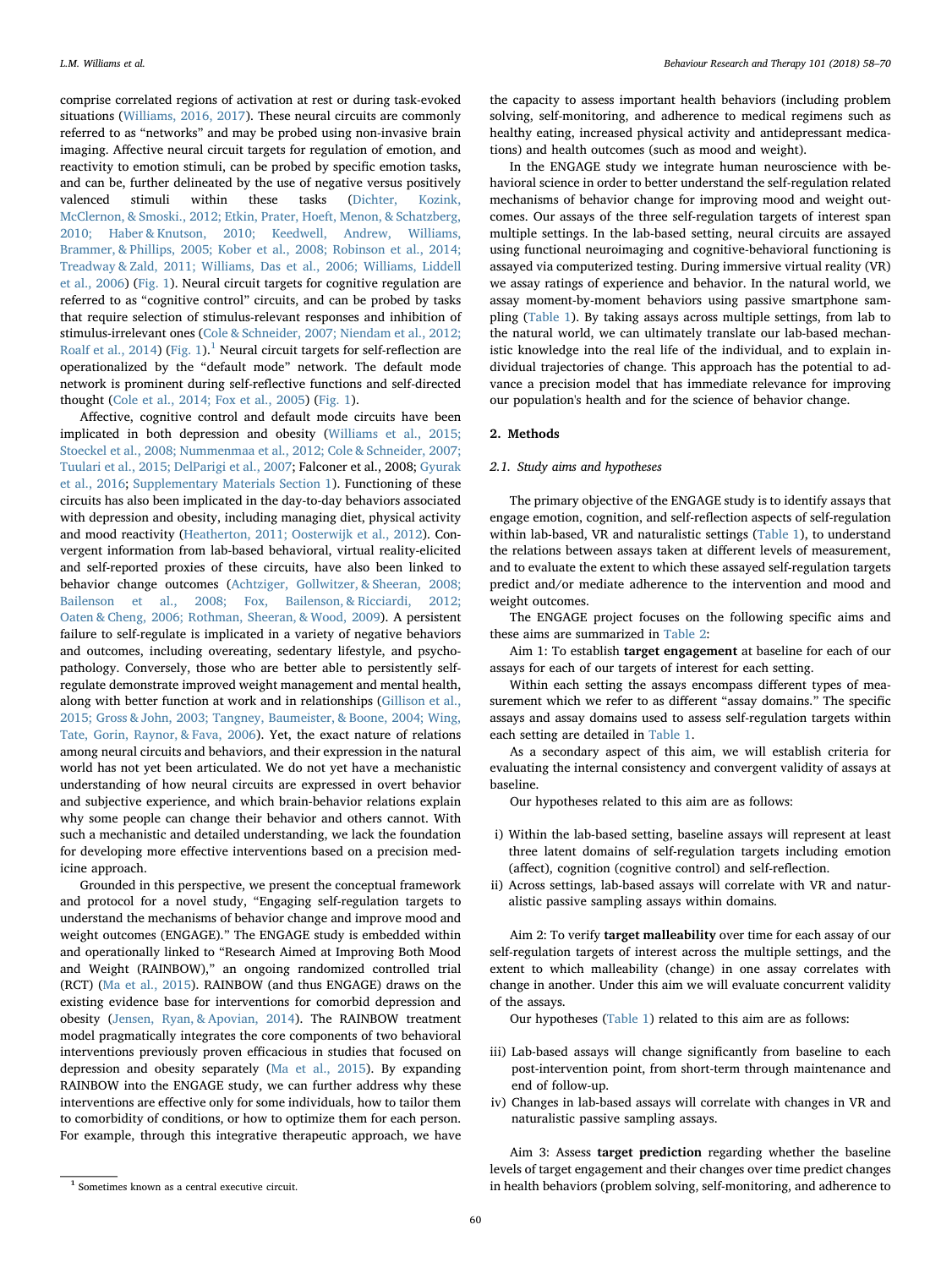<span id="page-3-0"></span>

| Target                                    | Assay settings                  | Assay Domains                                                                                                                 |                                                                                                                                                                                                                                                                                 |                                                                                                                            |                                                                                                                                                     |
|-------------------------------------------|---------------------------------|-------------------------------------------------------------------------------------------------------------------------------|---------------------------------------------------------------------------------------------------------------------------------------------------------------------------------------------------------------------------------------------------------------------------------|----------------------------------------------------------------------------------------------------------------------------|-----------------------------------------------------------------------------------------------------------------------------------------------------|
|                                           |                                 | MRI                                                                                                                           | Behavior                                                                                                                                                                                                                                                                        | Physiology                                                                                                                 | Self-Report                                                                                                                                         |
| Regulation of Emotion                     | Lab-based                       | elicited by emotional regulation and viewing<br>"Affective circuit" reactivity and connectivity<br>of facial expression tasks | Reaction time biases generated by priming from the<br>emotional content of images                                                                                                                                                                                               | skin conductivity recorded with fMRI during<br>Heart rate variability, respiration rate, and<br>emotion tasks              | Emotion Regulation Questionnaire (ERQ)<br>for self-reported regulation                                                                              |
|                                           |                                 |                                                                                                                               |                                                                                                                                                                                                                                                                                 |                                                                                                                            | Psychological strategies for cognitive coping<br>using the COPE Inventory: emotion<br>regulation subscales                                          |
|                                           | Virtual Reality                 |                                                                                                                               | Screen recording of virtual reality headset, coded for<br>behavior                                                                                                                                                                                                              |                                                                                                                            | BRISC questionnaire for emotional resilience<br>Perceived strength of emotions, immersion,<br>felt before and after regulation<br>and self-efficacy |
|                                           | Naturalistic                    |                                                                                                                               | Emotional experience relevant passive smartphone<br>Head orientation data collected multiple times per<br>second during emotional regulation environments<br>sampling                                                                                                           |                                                                                                                            |                                                                                                                                                     |
| Cognition<br>Regulation of                | Lab-based                       | "Cognitive Control" circuit reactivity and<br>connectivity elicited during a Go-NoGo<br>inhibition task                       | Errors of omission and commission during the Go-<br>NoGo task                                                                                                                                                                                                                   | skin conductivity recorded with fMRI during<br>Heart rate variability, respiration rate, and<br>the Go-NoGo cognitive task | Psychological strategies for cognitive coping<br>using the COPE Inventory: cognitive<br>regulation subscales                                        |
|                                           | Virtual Reality<br>Naturalistic |                                                                                                                               | Screen recording of virtual reality headset, coded for<br>behavior, "Score" on VR version of GoNoGo, "hits<br>Passive smartphone sampling of cognitive metrics<br>Head orientation data collected during cognitive<br>(non-wasps)' and "misses (wasps)"<br>control environments |                                                                                                                            | Index of immersion in cognitive challenges                                                                                                          |
| Focused Reflection<br>Regulation of Self- | Lab-based                       | "Default Mode circuit" reactivity and<br>connectivity elicited during rest                                                    |                                                                                                                                                                                                                                                                                 | skin conductivity recorded with fMRI during<br>Heart rate variability, respiration rate, and<br>rest                       | Psychological strategies for cognitive coping<br>using the COPE Inventory: self-focused<br>regulation subscales                                     |
|                                           | Virtual Reality                 |                                                                                                                               | Screen recording from virtual reality headset, coded<br>Head orientation data during self-reflection<br>environment<br>for behavior                                                                                                                                             |                                                                                                                            | Self-reported strength of emotional<br>immersion                                                                                                    |
|                                           | Naturalistic                    |                                                                                                                               | Passive smartphone sampling of movement                                                                                                                                                                                                                                         |                                                                                                                            |                                                                                                                                                     |

Table 1<br>Overview of self-regulation targets, assays to assess these targets and the settings in which assays were undertaken. Overview of self-regulation targets, assays to assess these targets and the settings in which assays were undertaken.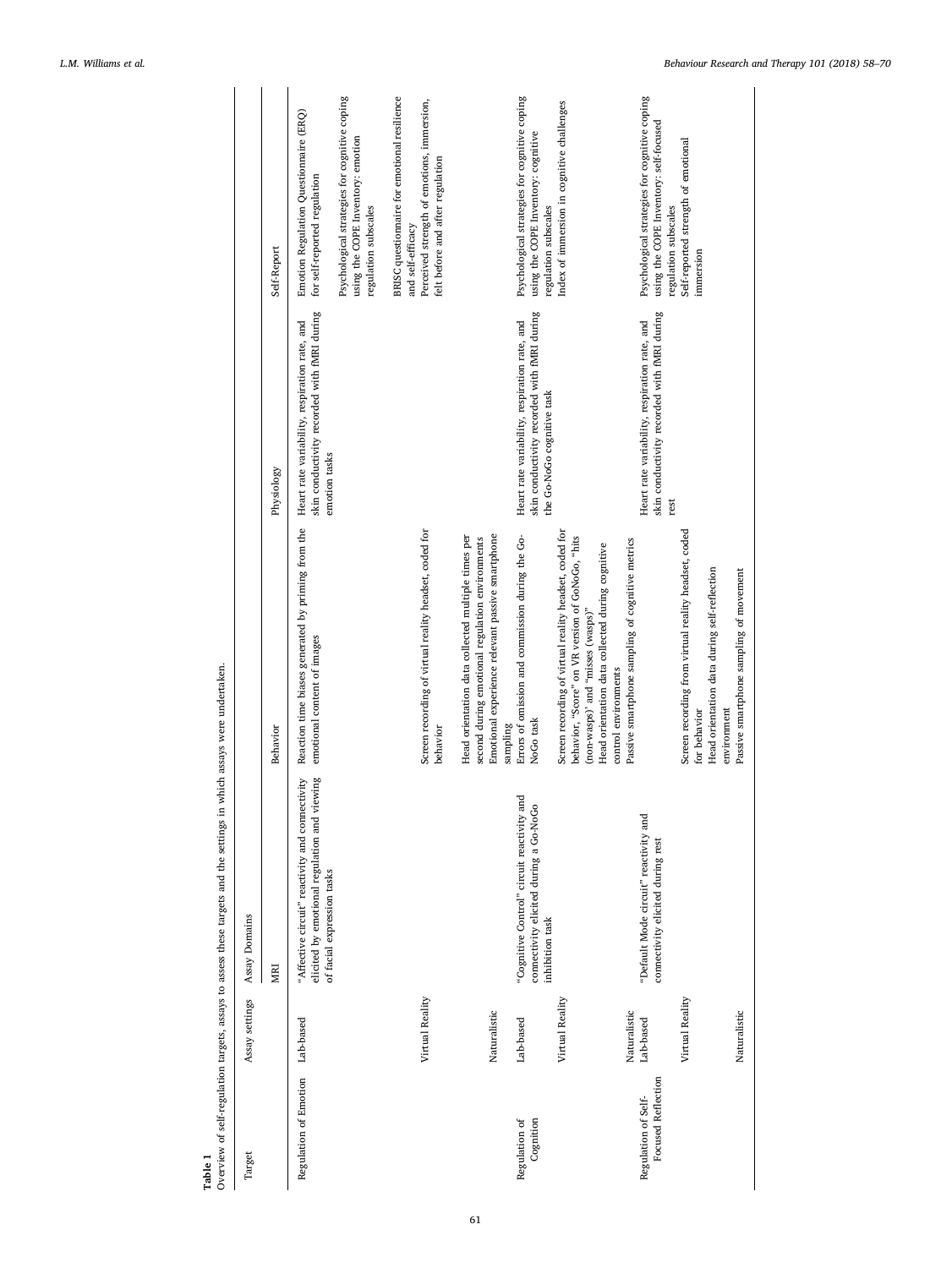<span id="page-4-0"></span>

| Table 2                                     |                                              | ENGAGE project aims organized according to the self-regulation targets of focus, the assays used to assess each target and the settings in which the assays were undertaken. |                                                                                                                                                                                             |                                                                                                                           |
|---------------------------------------------|----------------------------------------------|------------------------------------------------------------------------------------------------------------------------------------------------------------------------------|---------------------------------------------------------------------------------------------------------------------------------------------------------------------------------------------|---------------------------------------------------------------------------------------------------------------------------|
| Target                                      | Assay settings                               | <b>AIMS</b>                                                                                                                                                                  |                                                                                                                                                                                             |                                                                                                                           |
|                                             |                                              | AIM 1: Target Engagement                                                                                                                                                     | AIM 2: Target Malleability                                                                                                                                                                  | AIM 3: Target Prediction                                                                                                  |
|                                             |                                              | Includes evaluation of convergent validity                                                                                                                                   | Includes evaluation of concurrent validity                                                                                                                                                  | Includes evaluation of predictive validity                                                                                |
| Regulation of Emotion Lab-based             | Virtual Reality<br>Naturalistic              | identification behavior and with self-reported emotion regulation.<br>Activation on emotion fMRI tasks will correlate with emotion                                           | correlate with changes in self-reported emotion and behavior, VR,<br>Across timepoints, changes in emotion task fMRI activation will<br>and smartphone sampling of mood-related word usage. | Emotion task baseline measures and assay changes<br>over time will predict changes in health behaviors<br>and outcomes.   |
| Cognition<br>Regulation of                  | Virtual Reality<br>Naturalistic<br>Lab-based | Activation on cognitive control fMRI tasks will correlate with scores of<br>omissions/commissions on cognitive behavioral paradigms and self-<br>report coping strategies.   | correlate with changes in cognitive self-report, behavior, VR, and<br>Across timepoints, changes in cognitive task fMRI activation will<br>smartphone sampling of cognitive metrics.        | changes over time will predict changes in health<br>Cognitive task baseline measures and assay<br>behaviors and outcomes. |
| Self-Focused<br>Reflection<br>Regulation of | Virtual Reality<br>Naturalistic<br>Lab-based | Resting state fMRI activation and connectivity will correlate with virtual<br>reality mindfulness and self-reported reflection measures.                                     | will correlate with changes in reflection self-report, behavior, VR,<br>Across timepoints, changes in resting activation and connectivity<br>and smartphone sampling.                       | over time will predict changes in health behaviors<br>Resting state baseline assays and assay changes<br>and outcomes.    |
| Across all Targets                          | Across Settings                              | Within each target domain, lab-based assays will correlate with VR<br>measures & naturalistic passive assays.                                                                | naturalistic passive sampling assays within target domains (within<br>Changes in lab-based assays will correlate with changes in VR and<br>subject).                                        | Changes in lab-based assays will differentiate<br>treatment responders and nonresponders.                                 |
|                                             |                                              |                                                                                                                                                                              |                                                                                                                                                                                             | Treatment-related changes in Lab-based assays will<br>correlate with those on Virtual Reality and                         |

healthy eating and active living recommendations and antidepressant medications) and outcomes (depression and weight) at 2 (end of initial treatment), 6 (end of intensive treatment), 12 (end of maintenance), and 24 months (end of follow-up). A secondary aspect of this aim will be to establish criteria for evaluating predictive validity using these same outcome criteria.

Our hypotheses related to this aim are as follows:

- v) Lab-based assays at baseline and changes in response to initial treatment will predict changes in the health behaviors and outcomes of interest, and will differentiate treatment responders and nonresponders.
- vi) VR and naturalistic passive sampling assays will replicate the predictive and discriminant validity of the lab-based assays.

### 2.2. Participants

Naturalistic assays.

Naturalistic assays.

ENGAGE participants (minimum  $n = 100$ ) will be adult patients receiving primary care at Palo Alto Medical Foundation (PAMF), who have comorbid depression and obesity and are eligible. All participants are randomized to receive either the experimental or control condition of the RAINBOW study. The full RAINBOW trial protocol can be found elsewhere ([Ma et al., 2015;](#page-12-2) See Supplementary protocol paper). Briefly, RAINBOW applies a type 1 hybrid design [\(Curran, Bauer, Mittman,](#page-11-15) [Pyne, & Stetler, 2012\)](#page-11-15) to evaluate the clinical and cost effectiveness and the implementation potential of an integrated, technology-enhanced, collaborative care model for treating comorbid obesity and depression in primary care. Obese depressed adults with no significant medical (e.g., diabetes or cardiovascular disease) or psychiatric comorbidities (e.g., psychotic or bipolar disorders) will be recruited through primary care clinics of PAMF. Eligible and consenting participants will be randomly assigned to receive usual care enhanced with the provision of a pedometer and information about the health system's available services for mood or weight management (control), or with the Integrated Coaching for Better Mood and Weight (I-CARE) program (intervention). The I-CARE program combines standard behavioral weight-loss treatment and problem-solving therapy for depression, with as-needed antidepressant medication intensification. Follow-up assessments will occur every 6 months through 24 months post randomization. The RAINBOW target enrollment is 404 obese depressed adults.

A minimum of 100 RAINBOW participants meeting additional eligibility criteria (i.e., weight < 350 pounds due to scanner constraints, no MRI contraindications, no traumatic brain injuries, and no tumor or any other known structural abnormality in brain) will also be enrolled in ENGAGE to complete additional assessments. These assessments are detailed in the subsequent sections and are completed at timepoints of baseline, 2, 6, 12, and 24 months. The timeframes set for each visit are based on the participant's original randomization date. With the exception of 2 months, all other assessment time points coincide with a RAINBOW assessment. During each visit, participants will be scanned during conditions and tasks designed to engage the selfregulation targets of interest. The order of the tasks will remain as constant as possible. Participants may complete their self-report items and computerized cognitive-behavioral assessments from home within 2 days of their in-person visit. If they are unable to, they can also complete these either immediately before, or after their in-person visit at the lab. When in lab, participants will undergo the fMRI neuroimaging tasks in scanner, followed by VR tasks.

The participants will be asked to provide written informed consent to take part in the ENGAGE study. All study procedures have been reviewed and approved by the respective Institutional Review Boards of Stanford, the Palo Alto Medical Foundation Research Institute, and the University of Illinois at Chicago.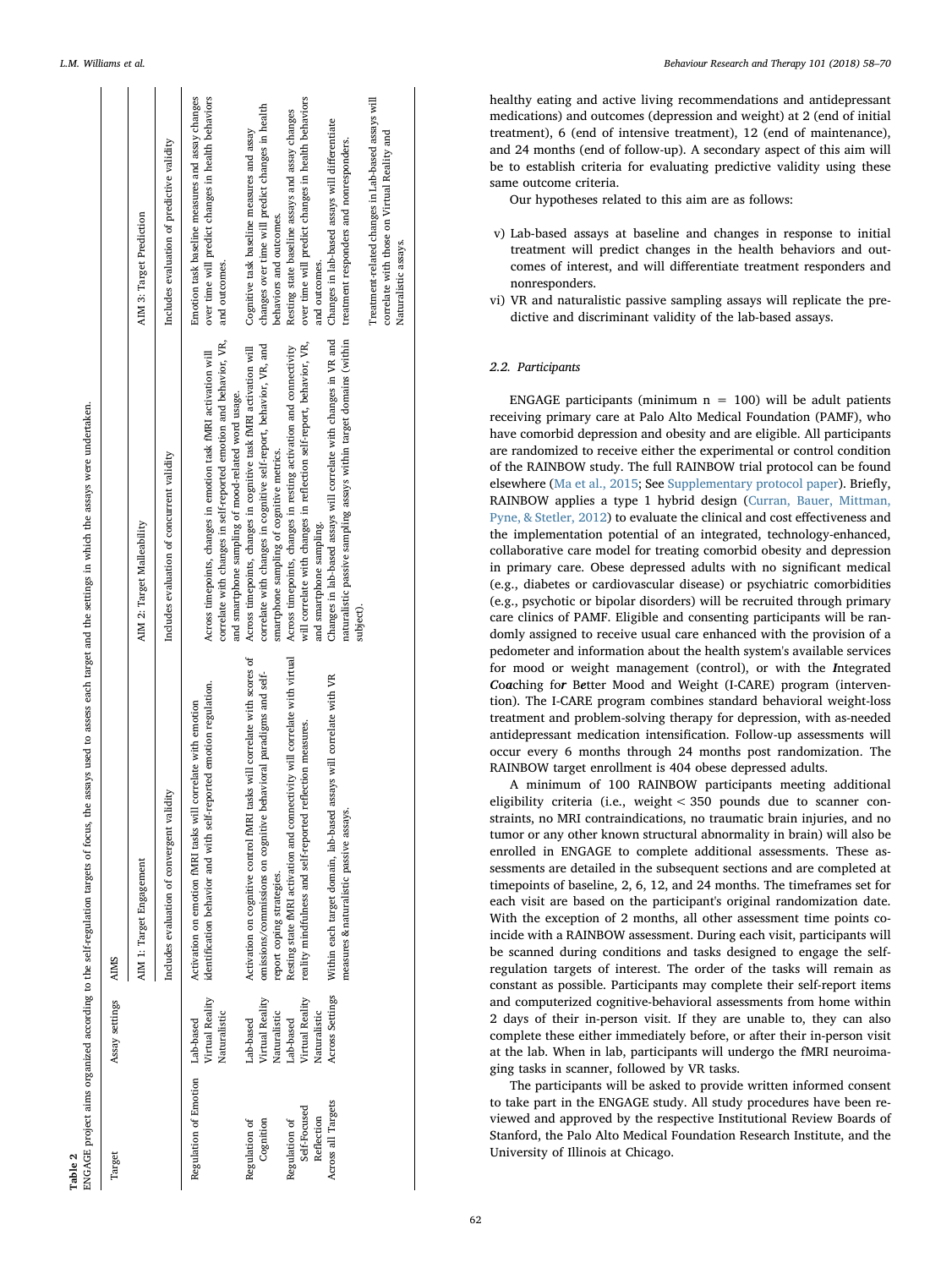#### <span id="page-5-0"></span>2.3. Assay settings & targets

The rationale for our choice of assays and targets is as follows. Our motivation was to select assays that would enable us to shed light on how neural systems involved in laboratory assays of self-regulation are engaged in the brief and repeated everyday battles to modify and control behavior and solve problems. The goals of the ENGAGE project are to test directly the relations between assays acquired in multiple contexts. Thus, our rationale is necessarily theoretically motivated, with the choice of each assay anchored in data from "within assay" studies.

To address our aims, we selected a hierarchy of putative targets which provides us with gold standard lab-based measures and the opportunity to validate these measures with more ecologically applicable assays. Within this approach our acquisition design was structured so that we can acquire multiple different types of lab-based and ecologically-valid assays simultaneously, and thus control for the impact of other contextual factors.

Our choice to focus on functional imaging of large scale circuits was based on the premise that circuit properties represent the right measurement scale to delineate mechanistic targets of self-regulation. Circuits integrate across different levels and measures of brain function, but still reflect the complexity of the brain and its behavioral outputs. Due to their role in self-regulation and their implication in obesity and depression, as outlined in the introduction, we target 3 large-scale circuits: the "Affective," "Cognitive Control" and "Default Mode" networks (Fig. 1; Supplementary Materials). In the lab setting, we make the working assumption that individual differences in neural circuits implicated in emotional, cognitive and self-reflective aspects of self-regulation will be reflected in corresponding individual differences in overt behavior, physiology and self-report that can be readily measured in the lab. For example, variations in the engagement of the neural circuit for cognitive control are also expressed in errors of omission and commission during behavioral performance, differences in heart rate variability, and self-reported psychological traits of impulsivity ([Cape,](#page-11-16) [Whittington, Buszewicz, Wallace, & Underwood, 2010\)](#page-11-16). Our perspective is that self-report measures assess the individual difference factors that predispose us to use particular neural and behavioral styles of selfregulation. For example, when dealing with negative emotions we tend to use adaptive regulation strategies such as reappraising the emotion or we use less adaptive (and short-term) strategies such as suppression ([Gross & John, 2003\)](#page-11-17).

For the virtual reality setting, we chose environments with face validity for engaging the same regulation of emotion, cognition and self-reflection challenges as probed by lab-based assays.

To assay targets in the naturalistic setting, we selected a particular app for passive and ecological assessment of behavior because it has previously been shown to correlate with lab-based behavioral assays.

We recognize that there are more comprehensive ways that neural circuits can be defined, and that our choice of assays across all settings is constrained by our theoretical perspective. Thus, our choices are intended as a step toward consensus building around assays for selfregulation targets that have translational relevance across lab to natural world settings.

# <span id="page-5-1"></span>2.3.1. Lab-based assays for target: regulation of emotion 2.3.1.1. MRI assays for regulation of emotion

2.3.1.1.1. Viewing of facial expressions of emotion. These tasks reliably engage affective circuits and has been well established by the investigators' previous research ([Goldstein-Piekarski et al., 2016;](#page-11-18) [Liddell et al., 2005; Williams, Das et al., 2006; Williams et al., 2004](#page-11-18); Williams et al., 2006; [Williams et al., 2015](#page-12-1)). Stimuli were selected from a standardized series of facial expressions of threat-related emotions (fear, anger), loss-related emotions (sadness), reward-related emotions (happiness), and neutral emotions, modified such that the eyes are presented in the central position of the image.

Stimuli are presented under two conditions, one designed to engage implicit regulation of emotional reactivity and one to engage explicit appraisal. In the implicit condition, faces are presented below the sensory threshold for conscious discrimination of emotion, followed immediately by a neutral face perceptual mask. Mask stimuli are offset by 1° in the direction of each diagonal, randomly, to control for the potential effects of priming due to the perceptual difference between emotion-neutral and neutral-neutral target-mask pairs. Using a blocked design, stimuli are grouped with eight faces expressing the same emotion per block and repeated 5 times in a pseudorandom order.

In the explicit condition the same face stimuli are also presented in a blocked design. The stimulus appears with sufficient time to allow for conscious elaborative processing of the emotion stimulus. Facial expressions of emotion consistently elicit a contagious effect of experiencing the emotion signaled by the stimulus at the duration used, 500 ms ([Wild, Erb, & Bartels, 2001](#page-12-3)). We create a context for participants to continuously view the faces by instructing them that they would be asked post-scan questions about these faces.

2.3.1.1.2. Emotional regulation task. We will employ a modified version of an effortful emotion regulation task based on the psychological principles of strengthening, weakening and appraising emotional states [\(Kim & Hamann, 2007;](#page-11-19) Supplementary Materials Section [2.1](#page-2-1).). The task will display sets of negative, positive, and neutral pictures from the International Affective Picture System [\(Lang,](#page-11-20) [Bradley, & Cuthbert, 2008](#page-11-20)). Following every individual picture display, an instruction will be shown to either "increase", "decrease", or "watch. For "increase" instructions, participants are instructed to think about the picture in a way that elicits their emotions more intensely. In the "decrease" instructions, participants are told to think about the image in a way that reduced the intensity of their emotions ([Kim & Hamann,](#page-11-19) [2007\)](#page-11-19). The task is designed to induce positive and negative emotional states, as well as examine participants' abilities to increase positive and decrease negative emotions when instructed. At the baseline visit, participants will be instructed on how to regulate their emotions in accordance with protocol used by [Kim and Hamann \(2007\).](#page-11-19) At followup visits, participants will be asked if they need a reminder on the appropriate emotional regulation strategies, and given one if requested. For each trial, participants will be presented a white fixation cross, followed by a photograph, then a prompt to either "increase", "decrease", or "watch" will be overlaid on the image. The overlay will then be removed, and the participant will modulate their emotion. Finally, the participant will rate how strong their emotion is regarding the photo, post modulation, on a Likert scale from 1 to 4. Anchors for this scale are "Weak" for 1, and "Strong" for 4. The task will consist of nine repetitions of the five conditions (i.e. decrease negative, watch negative, increase positive, watch positive, and watch neutral). The watch conditions will represent a baseline emotional experience, when the participant is to be instructed to not attempt to modulate their emotions. The neutral condition will be included to control for the image viewing and button pressing, so that effects of mood-induction and emotional regulation processes can be isolated. The photo sets for each condition will be selected from the International Affective Picture Set ([Lang et al., 2008](#page-11-20)) to achieve equivalent absolute values of valence and values of arousal, except for the neutral condition. Two different sets of pictures equated for valence and arousal will be alternated between visits, to minimize emotional habituation to the stimuli. Participants will be asked to identify their emotion regulation strategies after the scan to confirm proper strategies were used.

2.3.1.1.3. MRI assay acquisition parameters. During each of the above two fMRI paradigms, blood oxygenation level-dependent contrast functional images will be acquired with echo-planar T1\* weighted imaging using 3.0 T GE Discovery MR750 scanner (GE Healthcare, Milwaukee, Wisconsin) with a 32-channel head coil. Each whole brain volume will consist of 45 interleaved 3 mm thick axial/ oblique slices (74  $\times$  74 matrix; TR, 2000 ms;; TE, 27.5 ms; size,  $3 \times 3 \times 3$  mm; FOV, 222 mm; flip angle, 77°). For the facial emotion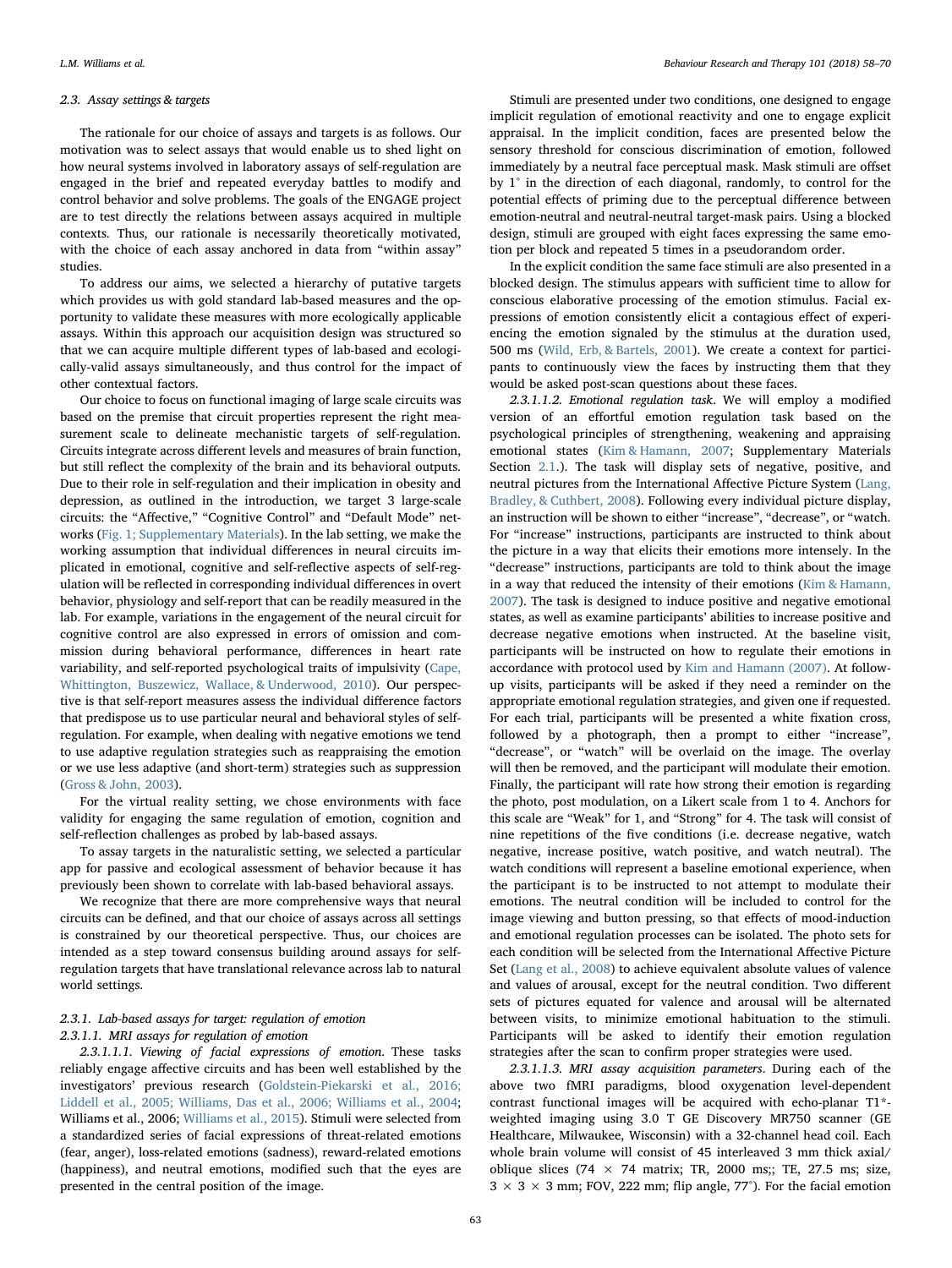viewing task we will acquire 154 vol over 5 min and 8 s. For the emotion regulation task, 350 vol will be acquired over 11 min and 40 s. To ensure BOLD saturation, three dummy scans will be acquired at the start of each acquisition.

Participants will have a heart rate monitor attached to their toe, a respiration belt attached around their waist, and two skin conductivity readers attached to their left middle and ring finger. Output will be recorded from the beginning to the end of each individual task.

A high-resolution T1-weighted structural scan will be acquired using a 3D spoiled gradient echo (SPGR) sequence at the end of the imaging session for use in normalization of the fMRI data into standard space. Furthermore, a diffusion scan will also be acquired, when time permits, to quantify white matter integrity.

2.3.1.1.4. MRI assay preprocessing steps. Preprocessing and data analysis will be performed using Statistical Parametric Mapping software implemented in Matlab (SPM8; Wellcome Department of Cognitive Neurology) and the R statistical language in a manner similar to that of our prior publications ([Goldstein-Piekarski et al.,](#page-11-18) [2016;](#page-11-18) Supplementary Materials Section [2.3](#page-5-0).). Specifically, images will be motion corrected by realigning and unwarping. Next, as in [Power](#page-12-4) [et al. \(2014\)](#page-12-4), we will conduct quality control by censoring volumes associated with large movement and/or changes in BOLD signal intensity. A temporal mask will then be created for each censored volume (as well as subsequent volume) and used as regressors of no interest in the first-level statistical models [\(Power, Barnes, Snyder,](#page-12-5) [Schlaggar, & Petersen, 2012, 2014\)](#page-12-5). Images will be normalized to the stereotactic space of the Montreal Neurological Institute (MNI) template [\(Ashburner & Friston, 2005](#page-11-21)). T1-weighted data will be normalized to standard space using nonlinear registration, and the fMRI data will be coregistered to the T1 data using linear registration. Normalization warps from these two steps will be stored for use in functional to standard space transformations. Confounding signal will then be estimated within the ventricles and white matter and will be removed from the motion-corrected time series. Data will be smoothed using an 8 mm full-width at half-maximum Gaussian kernel and highpass filtered.

2.3.1.1.5. MRI assay definition of affective circuits. To define circuitbased constructs we will focus first on specific nodes in the circuit of interest using a region of interest (ROI) approach. With the ROI approach, we identify BOLD-dependent signal change in the defining nodes of the negative affect circuit, including the amygdala, insula, and anterior cingulate cortex/ventral and dorsal medial prefrontal cortex. We define the complementary positive affect circuit by the striatal nucleus accumbens and ventral tegmental areas and their projections to the orbitofrontal cortex and dorsal anterior cingulate cortex/ ventromedial prefrontal cortex ([Fig. 1](#page-1-0)). Beta values for each ROI will be extracted for each subject for regression analyses. We will also use functional connectivity analyses to quantify the functional relationships between regions. Further, exploratory whole brain, voxel-wise analyses will be conducted using a significance threshold of  $p < 0.05$  corrected for multiple comparisons. In parallel we will study additional regions as part of the exploratory goals of the study.

2.3.1.2. Behavioral assays for regulation of emotion. Behavioral data will be obtained from the browser-based tasks designed to evaluate the identification of facial emotions and emotional biases. Similar to the fMRI face-viewing task, faces are presented on a computer screen (96 stimuli, 8 different individuals), however, this paradigm will not be linked to the fMRI task. Identification will be recorded by the verbal labeling of the expressions and reaction time. Implicit priming of reaction time to "old/new" memory recognition of faces, primed by prior exposure to facial expressions of threat versus neutral, will be used to elicit biases to threat using an established procedure ([Watters & Williams, 2011\)](#page-12-6). The bias to fear will be the reaction time difference (in milliseconds) for priming due to threat minus neutral.

<span id="page-6-0"></span>2.3.1.3. Self-report assays for regulation of emotion. The Emotion Regulation Questionnaire (ERQ) has 10 items assessing individual differences in the habitual use of two emotion regulation strategies: cognitive reappraisal and expressive suppression [\(Gross & John, 2003](#page-11-17)). Cognitive reappraisal is a strategy that involves interpreting an emotion-eliciting situation in a way that changes its emotional impact, whereas expressive suppression is a form of response modulation that involves restraining emotion-expressive behavior ([Gross & John, 2003\)](#page-11-17).

The BRIEF COPE is a 28-item multidimensional coping inventory to assess the different ways in which people report responding to stress ([Carver, Scheier, & Weintraub, 1989](#page-11-22)). There are several subscales that can describe an individual's reported coping strategy, including the use of self-distraction, active coping, denial, substance use, use of emotional support, use of instrumental support, behavioral disengagement, venting, positive reframing, planning, humor, acceptance, religion, and self-blame ([Carver et al., 1989](#page-11-22)). Depending on an individual's coping strategy in response to a stressor, he or she may actively approach or avoid problems. [Carver et al. \(1989\)](#page-11-22) have reported differences between an individual's tendency to use approach-focused coping, (dealing directly with the stressor) or avoidance-focused coping (trying to avoid dealing with the stressor).

Some subscales most closely assay self-reported regulation of emotion. This includes the use of emotional support, venting, positive reframing, and humor.

The Brief Risk-resilience Index for Screening (BRISC) is a 45-item scale assessing emotional health and coping capacity ([Williams et al., 2012](#page-12-7)). This scale will measure participants' self-reported negativity bias, emotional resilience, and social skills.

# 2.3.2. Lab-based assays for target: regulation of cognition 2.3.2.1. MRI assays for regulation of cognition

2.3.2.1.1. Go-NoGo paradigm. We will use the Go-NoGo paradigm that has been established as a robust probe of the cognitive control circuit relevant to regulation of cognitive functions [\(Korgaonkar,](#page-11-23) [Cooper, Williams, & Grieve, 2012; Falconer, Allen, Felmingham,](#page-11-23) [Williams, & Bryant, 2013; Falconer et al., 2008](#page-11-23); Supplementary Materials Section 2.2.). The Go-NoGo paradigm allows for eventrelated analysis and is used to assess impulsivity (automaticallygenerated 'Go' responses) versus inhibition ('NoGo' responses). In the 'Go' trials, participants are required to press a button on GREEN stimuli (the word "press" displayed in green); in the 'NoGo' trials, participants withhold presses on RED stimuli (the word "press" displayed in red). The probability of NoGo stimuli is 0.33. There is a total of 180 Go and 60 NoGo stimuli presented in a pseudorandom order with a constraint to ensure that NoGo stimuli are not repeated more than 3 times in a row. Participants are asked to respond via button press as quickly as possible to the Go stimuli and inhibit their response for the NoGo stimuli. Reaction times and number of errors on task are used to evaluate task performance.

2.3.2.1.2. MRI assay acquisition parameters. The MRI acquisition parameters will be the same as those outlined in for the MRI assays for regulation of emotion (Section [2.3.1.1](#page-5-1).), including the duration of scan and number of volumes collected.

2.3.2.1.3. MRI assay preprocessing steps. The MRI assay preprocessing parameters will be the same as those outlined for the MRI assays for regulation of emotion (Section [2.3.1.1](#page-5-1).).

2.3.2.1.4. MRI assay definition of cognitive control circuit. Using the ROI approach, we will define the cognitive control circuit by regions in the dorsolateral prefrontal cortex, anterior cingulate cortex, dorsal parietal cortex (DPC) and posterior cingulate gyrus [\(Fig. 1\)](#page-1-0). Together these regions and their interconnectivity are implicated in the support of higher cognitive functions such as working memory and selective attention [\(Cole & Schneider, 2007;](#page-11-8) for meta-analysis; [Niendam et al.,](#page-12-8) [2012\)](#page-12-8). We will also use functional connectivity analyses to quantify the functional relationships between regions and undertake exploratory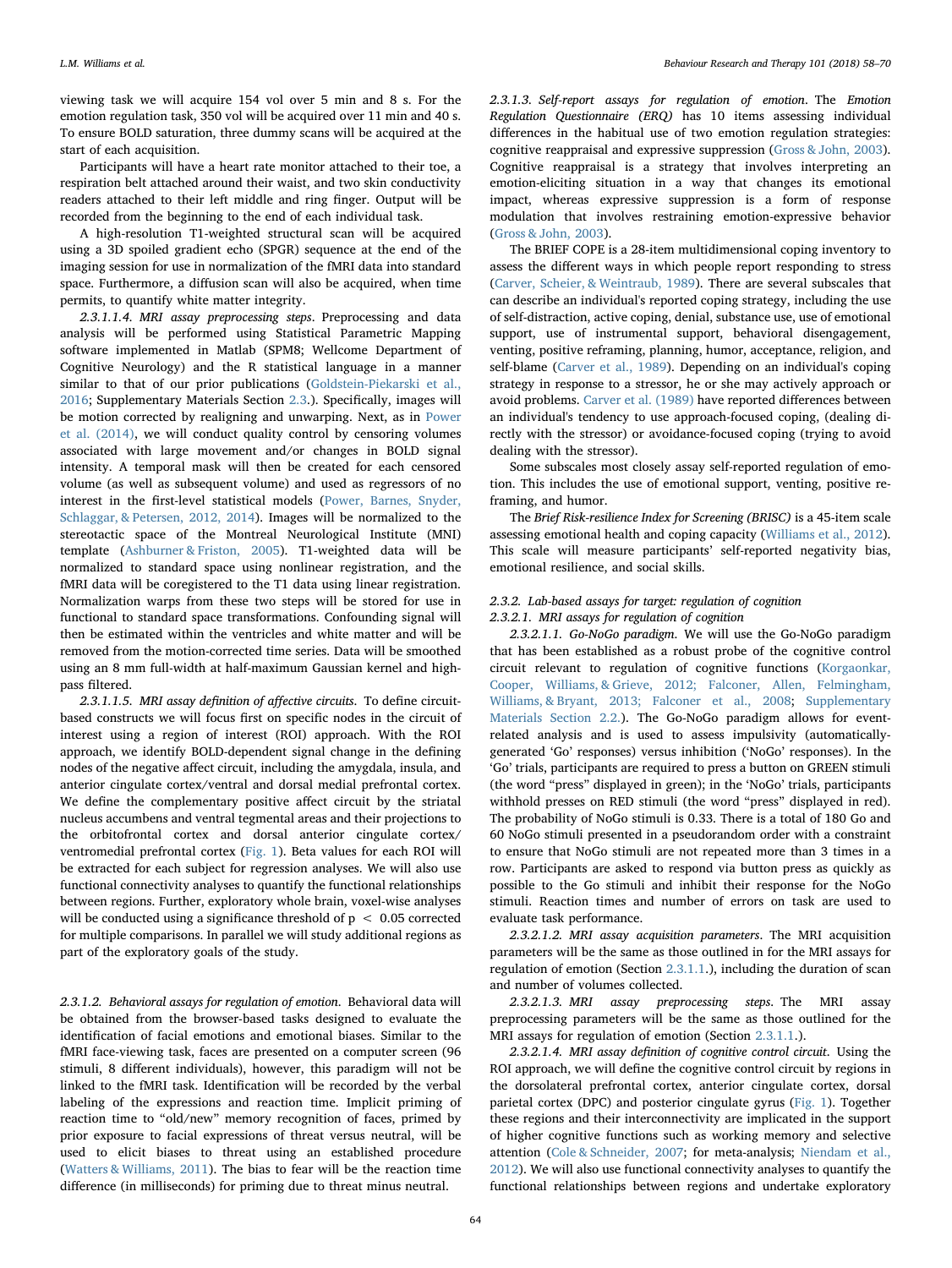analyses of additional regions.

2.3.2.2. Behavioral assays for regulation of cognition. Behavioral assessments of cognitive regulation will be evaluated from performance on the following computerized cognitive tasks that are part of the previously established "WebNeuro" test battery [\(Mathersul](#page-11-24) [et al., 2009](#page-11-24)). This includes the following:

2.3.2.2.1. Go-NoGo. To assess impulsivity and response inhibition we will use the same task we do in the scanner, a previously established task in which participants respond quickly to green stimuli and withhold responses to red stimuli.

2.3.2.2.2. Digit span. To assess working memory participants will be asked to hold online a span of 2–9 digits and then repeat these digits in order.

2.3.2.2.3. Verbal interference test. Colored words with incongruent color–word combinations will be presented, and name (Part I) and color (Part II) of each word will be identified by the participant. This test assesses aspects of inhibition and interference corresponding to those indexed by the Stroop test [\(Golden, 1978](#page-11-25)).

2.3.2.2.4. Maze. A total of 24 consecutive correct moves are required to identify a hidden path within an  $8 \times 8$  "maze." Incorrect moves elicit a red cross at bottom of screen, and correct moves a green tick. The test ends with two error-free completions (or time-out after 7 min). This is a computerized variation assessing constructs similar to those assessed by the Austin Maze [\(Walsh, 1985\)](#page-12-9).

2.3.2.3. Self-report assays for regulation of cognition. The BRIEF COPE is the same self-report inventory outlined in the Self-Report assays for Regulation of Emotion (Section [2.3.1.3](#page-6-0).). Some subscales most closely assay self-reported regulation of cognition. This includes active coping, substance use, use of instrumental support, behavioral disengagement, planning, acceptance, and religion.

# 2.3.3. Lab-based assays for target: regulation of self-focused reflection 2.3.3.1. MRI assays for the regulation of self-focused reflection

2.3.3.1.1. Resting condition. We will extract resting state fMRI data from the resting periods within our MRI assays, using a previously established procedure [\(Korgaonkar, Ram, Williams, Gatt, & Grieve,](#page-11-26) [2014\)](#page-11-26). This method of obtaining resting connectivity from task fMRI data has been previously established and validated against non-taskderived resting state data ([Korgaonkar et al., 2014](#page-11-26)).

2.3.3.1.2. MRI assay acquisition parameters. The MRI acquisition parameters for extracted resting state fMRI data will be the same as those outlined for the MRI assays for regulation of emotion (Section [2.3.1.1](#page-5-1).).

2.3.3.1.3. MRI assay preprocessing steps. The MRI assay preprocessing parameters will be similar as those outlined for the MRI assays for regulation of emotion (Section [2.3.1.1](#page-5-1).) with a few exceptions. First, in addition to the steps previously outlined, the connectivity data will further be slice time corrected. Second, since movement related artifacts have been shown to impact volumes acquired before and several seconds after a movement spike, to reduce the influence of movement related artifacts a total of four temporal masks will be created for each movement spike (an additional volume before and 2 vol after the movement spike) [\(Power et al., 2014](#page-12-4)). Third, white mater and CSF removal procedure will be replaced by the resting state extraction procedure described below.

2.3.3.1.4. Resting state extraction. For each fMRI task, the BOLD responses for each experimental condition will be modeled in the general linear model framework. These effects will be removed and the remaining (residual) time-series signal is analyzed using SPM8 software. Motion effects will also be modeled for each task using the Volterra expansion of the realignment parameters proposed in [Friston,](#page-11-27) [Williams, Howard, Frackowiak, & Turner, 1996](#page-11-27) (24 regressors).<sup>8</sup> Additional covariates for each task will include the mean signal time course extracted from ventricle and white matter masks as well as the

temporal masks of censored volumes. The resting state signal (taskderived resting activity) will then be extracted by removing variance by modeling the BOLD signal for each of the stimuli as covariates and residual images created after removing these effects (Supplementary Materials Section 2.4.). After this, the data will be band-pass filtered.

2.3.3.1.5. MRI assay definition of default mode circuit. Using the ROI approach, we will define the default mode circuit by regions in the anterior medial prefrontal cortex (amPFC), anterior gyrus (AG), and posterior cingulate cortex (PCC) ([Fig. 1](#page-1-0)). MR studies have demonstrated that these regions activate and show significant functional connectivity during periods of rest, deactivate during cognitive tasks ([Greicius,](#page-11-28) [Krasnow, Reiss, & Menon, 2003](#page-11-28)), and that the circuit is engaged during periods of rest between task stimuli [\(Korgaonkar et al., 2014\)](#page-11-26). In the same fashion as the affective and cognitive control circuit analysis, we will evaluate ROI activation as well as within-circuit connectivity.

2.3.3.2. Self-report assays for regulation of self-focused reflection. The BRIEF COPE is the same self-report inventory outlined in the Self-Report assays for Regulation of Emotion (Section [2.3.1.3.](#page-6-0)). Some subscales most closely assay self-reported regulation of self-focused reflection. This includes self-distraction, denial, and self-blame.

# 2.3.4. Immersive virtual reality assays for target: regulation of emotion

After the scan, participants will move to an adjacent room in the scanning facility for immersive virtual reality assays. We will plan to keep up to date with Oculus VR technology as it develops, and refine our assays to remain consistent with the goals of the project to refine our assays. We will commence with using the Oculus DK2 [\(Oculus,](#page-12-10) [2014\)](#page-12-10) and plan to upgrade it with its successor (Oculus CV1; Supplementary Materials Section 3.1), once available for research use, to improve the screen resolution and head tracking (thereby producing greater feelings of immersion). Participants will undergo six different virtual environments selected for valence equivalence through in-house pilot-testing. These environments are intended to target the four circuits in a fixed order, Regulation of Self-Focused Reflection, Regulation of Emotion, and Regulation of Cognition; each of these is detailed in its corresponding section. Please see supplementary materials for additional information on our setup and virtual environments.

We will assess behavior in two negative emotion regulation environments for the negative affect circuit, and two positive emotion regulation environments for the positive affect circuit. Each visit time point corresponds to a different set of emotional regulation environments.

Emotional regulation virtual environments were selected from various online video databases, and were matched for positive and negative valence indicated from pilot testing to avoid leaving participants in a negative emotional state upon visit completion (Supplementary Materials Section 3.2.). Throughout each environment, participants will receive the same instructions and conditions they do in the fMRI emotional regulation task: "Increase" for the last 2/3rds of positive videos, "Decrease" for the last 2/3rds of negative videos, and "Watch" for the first 1/3rd of every mood-induction video.

<span id="page-7-0"></span>2.3.4.1. Behavioral assays for regulation of emotion. All participantenvironment interactions will be recorded through FRAPS screen capture software setup on the headset ([FRAPS, 2016\)](#page-11-29). Additionally, pitch, yaw, and roll of the headset over the duration of each emotion regulation environment will be captured, as well as coordinates of the headset in space relative to the origin.

2.3.4.2. Self-report assays for regulation of emotion. Twice throughout each virtual environment - two negative environments for the negative affect circuit, and two positive emotion regulation environments for the positive affect circuit - participants will be prompted to verbally rate the strength of their emotions from 0 to 8. When prompted to by the screen instruction "How strong? 0–8", participants will state their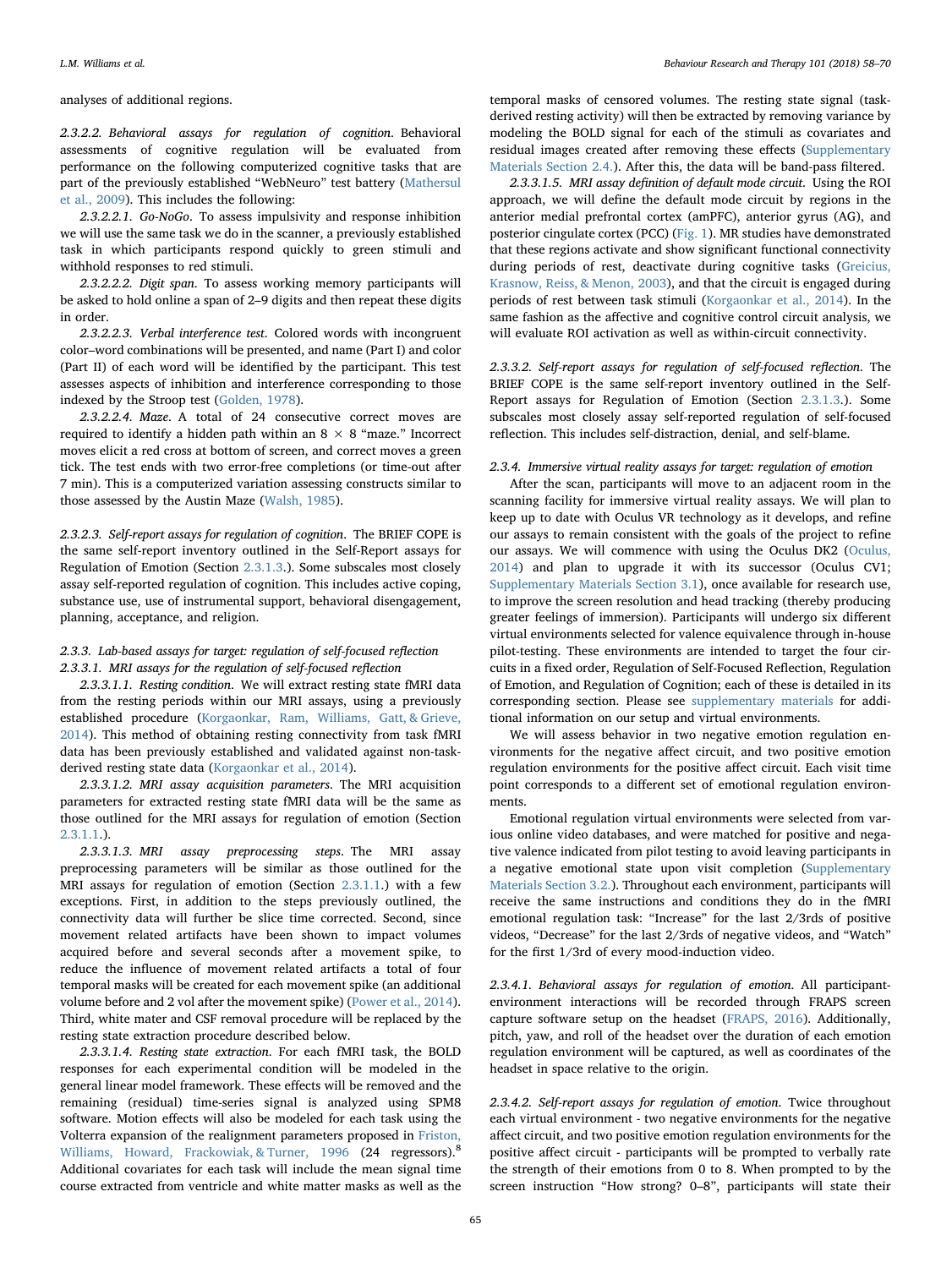ratings aloud for the experimenter to manually record.

After each environment, participants will fill out a self-report form reporting the strength of various emotions across multiple scales including amusement, anger, confusion, contempt, disgust, fear, happiness, pain, relief, sadness, tension, relaxation, nausea/discomfort, and strength of immersion. They will also rate how nauseous and uncomfortable each environment made them feel to monitor for motion sickness. After each environment, participants will also be asked to rate how successful they thought they were at increasing and decreasing their emotions.

# 2.3.5. Immersive virtual reality assays for target: regulation of cognition

All participants will also complete one cognitive control virtual environment relating to the cognitive control circuit (Supplementary Materials Section 3.3.). The cognitive control virtual environment will not vary as a function of visit time points.

VROG ([Illusion Walk, 2014\)](#page-11-30) was selected to assess cognitive control within VR (Oculus DK2) because of its conceptual similarity to Go-NoGo. Similar to the inhibitory action needed to avoid pressing during a red "PRESS," participants (the "frogs" in this environment) will be told to avoid 'eating' wasps placed through the scene while trying to 'eat' as many non-wasp bugs as quickly and accurately as possible to give them the highest score. A research coordinator will record scores, non-wasp bugs eaten ("Go"), and wasps eaten ("NoGo").

To anticipate the rapid upgrading of the Oculus system, we have also developed two other environments. The first we have ready is a second cognitive control environment using Crystal Rift [\(Psytec Games,](#page-12-11) [2016\)](#page-12-11). Crystal Rift features a map editor, in which we have created a maze-like dungeon environment. Also intended to be parallel to Go-NoGo, participants will be instructed to run to the end of the several hallways as quickly as possible, but also to pause and wait if they encounter an open trap door. Open trap doors will close upon a few thousand milliseconds of waiting, increasing non-linearly by the end of the course. Automatic response inhibition will be assessed via frequency of premature advancement over these trap doors, which will result in the player's avatar falling in. A research coordinator will record "fall-ins".

Our third cognitive control environment is based on Fruit Ninja VR ([Halfbrick Studios, 2016\)](#page-11-31). The participant's controllers will appear as swords in the participant's virtual environment, and they will be instructed to use the controllers to cut through various fruits as they shoot up from the ground. If fruits hit the ground without being sliced, a "strike" is recorded. The round ends after three "strikes" or if the participant accidentally slices a bomb, which are visually distinct from the fruits but spatially intermixed with them. A research coordinator will record these strikes, bombs hit, and score per round.

We posit refraining from eating wasps in VROG, inability to override the automatic motion of forward movement over an open trap door in Crystal Rift, and refraining from striking a bomb in Fruit Ninja VR measure the same or a similar psychological construct that is responsible for inhibitory failures in Go-NoGo.

2.3.5.1. Behavioral assays for regulation of cognition. The behavioral assays for regulation of cognition will be the same as those outlined for behavioral assays for regulation of emotion (Section [2.3.4.1](#page-7-0).), with the addition of the score metrics listed above.

2.3.5.2. Self-report assays for regulation of cognition. After each environment, participants will fill out a self-report form reporting the strength of reported immersion in cognitive challenges.

# 2.3.6. Immersive virtual reality assays for target: regulation of self-focused reflection

All virtual reality assay collections, will begin with the baseline/ Mindfulness environment for the default mode circuit. This initial environment is intended to both target the Default Mode circuit and allow

the participant to acclimate to VR. These environments are all 360° still images of various relaxing natural settings. This is intended to minimize sensory stimulation and engage self-reflective processes relevant to the Default Mode circuit.

At all follow-up visits, participants will also be allowed to choose one of two baseline/Mindfulness environments. This choice can ensure that participants are exposed to an environment they prefer, and consequently can experience the intended relaxing effects of the baseline/ mindfulness environments. Point of view screenshots and hyperlinks to each environment are available in Supplementary Materials (Section 3.4.).

2.3.6.1. Behavioral assays for regulation of self-focused reflection. The behavioral assays for regulation of self-focused reflection will be the same as those outlined for behavioral assays for regulation of emotion (Section [2.3.4.1.](#page-7-0)).

2.3.6.2. Self-report assays for regulation of self-focused reflection. After each environment, participants will fill out a self-report form reporting the strength of immersion within the cognitive control virtual reality environment. They will also rate how nauseous and uncomfortable each environment made them feel to monitor for motion sickness.

#### 2.3.7. Naturalistic assays (passive) for target: regulation of emotion

At baseline visits, the Mindstrong data collection application is installed on a participant's smart phone and will provide continuous passive naturalistic sampling of 288 phone-use feature variables throughout the two-year study period. These features are unobtrusive, continuous and ecological. We will begin with 45 keyboard and scroll patterns, such as latency between a space and character or between a successive delete. From there, we will create a time-series of performance measures from each of the 45 patterns, and finally apply 23 signal processing transforms to each time-series to derive 1035 potential digital biomarkers. Mindstrong's technology and algorithms were validated in two longitudinal cohort studies demonstrating that a user's day-to-day smartphone keyboard and swipe-tap interactions contained repeated psychometric challenges capable of approximating gold-standard neuropsychological tests across a battery of domains.

Correlations of the prediction of the cognitive test scores were good (e.g., comparable to cognitive test-retest variability), with most correlation values ranging from 0.71 to 0.85 ([Kerchner,](#page-11-32) [Dougherty, & Dagum, 2015](#page-11-32), pp. P272–P273). We apply machine learning on the cognitive features from this application to predict measures of several valuable constructs that are used in the study; each is described below.

<span id="page-8-0"></span>2.3.7.1. Behavioral assays for regulation of emotion. Several variables are obtained from participants' smartphones using the Mindstrong app that relate to emotional states and regulation. The application will record word frequencies collected from input text in emails, text messages, or search terms as well as punctuation usage indicative of emotional states. Additionally, behavioral changes will be inferred from changes in social activity, such as incoming and outgoing calls and messages.

#### 2.3.8. Naturalistic assays (passive) for target: regulation of cognition

The passive sampling acquisition parameters for cognitive self-regulation data will be the same as those outlined for the naturalistic assays for regulation of emotion. (Section [2.3.7.1\)](#page-8-0).

2.3.8.1. Behavioral assays for regulation of cognition. Using the Mindstrong features we will measure the ecologic day-to-day effect of emotional regulation on cognition and cognitive regulation. Variables indicative of cognitive regulation include typing latencies, reaction times, and phone stimuli detection.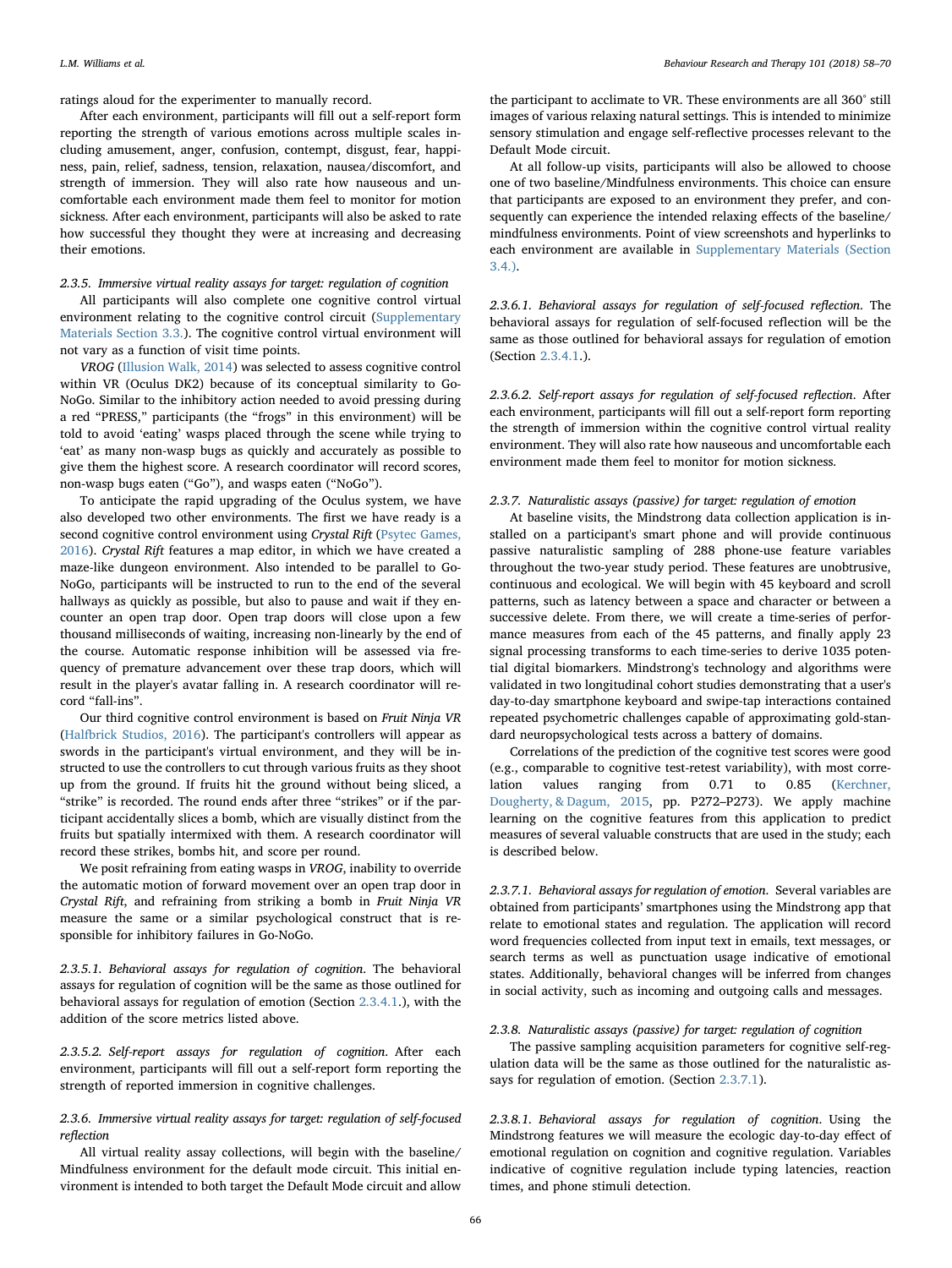2.3.9. Naturalistic assays (passive) for target: regulation of self-focused reflection

The passive sampling acquisition parameters for self-reflective regulation data will be the same as those outlined for the naturalistic assays for regulation of emotion (Section [2.3.7.1.](#page-8-0)).

2.3.9.1. Behavioral assays for regulation of self-focused reflection. We will attempt to infer self-reflection related behavior from various relevant smartphone variables in GPS-indicated resting periods. Furthermore, these changes will be tracked over time and monitored for changes that may relate to participants' diurnal behavior patterns.

# 2.4. Data analysis addressing study aims

We will use (1) unsupervised and (2) supervised data analysis to address our aims related to establishing target engagement within each setting and for each assay, and the relations between assays and settings, target malleability over time and how assays of self-regulation targets predict behavior change and outcomes. Because of our withinsubject, repeated-measure design we will have rich data for each participant within each setting on each assay. This will give us the power to tease out relations not only at the cross-sectional baseline time point but to determine the extent to which assays and the relations between them change in a cohesive way over time. In regard to Aim 1, we will first assess whether our targets are engaged by each of the assays at baseline; for example, we will determine whether regions of the negative affect circuit are activated significantly by the facial emotion viewing task for the contrast of negative emotion minus neutral. We will investigate the extent to which assays of each target correlate with each other within and between settings, and whether specific targets or combination of targets explain more variance within the sample than others.

In regard to Aim 2, we will investigate the extent to which the assays of each target change at repeat testing sessions, and also have the opportunity to combine assays at multiple time points to investigate if the change in a target assay is related to change in another target assay as well as to behaviors and outcome measures. Furthermore, we will use sparse regression approaches to develop predictive models of how a combination of assays capturing the activity of a self-regulation circuit predicts target malleability and changes in health behaviors and outcomes. Finally, we will use regular linear regression with and without regularization when needed to reduce the number of predictors and make a sparse model. Regularized linear models acts like a stretchable fishing net to remove the irrelevant predictors and retain "all the big fish" ([Zou & Hastie, 2005\)](#page-12-12).

To address Aim 3, we will assess whether our baseline target assays and their early response within 2 months of treatment predict subsequent healthy behaviors and outcomes, including the moderation of these relationships by the intervention. For Aim 3 we will model change in the behavior or outcome of interest as a function of baseline measurements and change at time point 1 (i.e., 2 months), the treatment and interactions between treatment and baseline measurements. We will use regular linear regression (as we will for Aim 2) with and without regularization when needed to reduce the number of predictors and make a sparse model. In addition to conventional supervised approach, we will use more advanced unsupervised analysis in the form of hierarchical clustering to investigate the correlation structure of all assays designed to capture a single self-regulation target. This provides a more high-level multivariate overview of the structure of our three targets considered together. We will also explore deeper dives into the assays, particularly those with high dimensionality such as the MRI assays. For example, we will analyze the unbiased imaging data to identify potential novel subgroups by looking at finer-grained anatomical brain structures and use a data driven approach to define brain structures. In this case, we start from the raw high-dimensional imaging feature vectors in combination with consensus clustering analysis to investigate the existence of novel pathways defining the self-regulation circuits.

In our prediction models for addressing Aim 3, we will use classification approaches investigated in parallel such that they can inform each other. To limit overfitting, we will pursue cross-validation approaches to estimate the performance of supervised models. To address our goals of establishing a prototype for a personalized medicine of behavior change, we will use goodness-of-fit statistics to develop a taxonomy that classifies each subject according to his/her primary dysfunction on each self-regulation target and, where relevant, secondary and tertiary dysfunctions. This taxonomy will form the basis for a mechanistic understanding of why each individual participant responded or did not response to the intervention, as assessed by matching their profile of self-regulation to the extent of their behavior change.

# 2.5. Data and computational management; reproducibility

The data acquired from the MR scanner will be directly transferred into a secure data and computation management system (Flywheel.io). In addition to the MRI data, behavioral and physiological measurements will be uploaded to the system. All of the data can be searched according to subject and metadata properties (e.g., age, sex, dates, and so forth). The system also simplifies user rights management; access can be easily granted subject to IRB requirements. This makes it straightforward to share both the data and computations.

The Flywheel system also automates several computational methods for file conversion, quality assessment, and basic analyses. Custom analyses can also be written and added to the system as Flywheel Gears. In addition to the integrated analysis tools, the raw data or analysis results can be downloaded via the Flywheel API and further analyzed using Python, Matlab, R, and other programming languages. The system is capable of recording the parameters and results of a computational method, supporting reproducibility of the analyses.

# 3. Discussion

The SOBC experimental medicine approach is spearheading developments to increase our understanding of how individuals achieve behavior change to advance positive health outcomes. Following a precision medicine perspective, the ENGAGE study seeks to address the staggering gap between the fields of human neuroscience and behavioral science, and their application in optimizing interventions. To bridge this gap, we ground our study in a theoretical perspective focused on constructs of self-regulation that may be understood and quantified from both neuroscience-informed and behavioral points of view. Within the ENGAGE study we develop one approach to integrating these viewpoints. We have identified three target aspects of self-regulation: emotion regulation, cognitive control and self-reflection. These self-regulation targets will be assayed in a rich, longitudinal within-subjects design that enables us to identify which targets relate most to behavioral and health outcomes, which change together, and which predict who will achieve behavioral change following an intervention and why. In order to lay the foundations for translation of the findings into real-world practice, we integrate lab-based neuroimaging assays of neural circuits with virtual-reality induced behaviors and naturalistic smartphone sampling of daily choices. Because depression and obesity are such rapidly growing areas of serious global health concern [\(GBD 2015 Disease and Injury Incidence and Prevalence](#page-11-0) [Collaborators, 2016; GBD 2015 Risk Factors Collaborators, 2016; The](#page-11-0) [Global BMI Mortality Collaboration, 2016](#page-11-0)), we focus on these health issues. Our mechanistically-oriented ENGAGE study benefits from its operational linkage to a clinical trial ([Ma et al., 2015\)](#page-12-2) in which interventions are aimed at both depression and obesity. Our behavioral and health outcomes of focus include medical regimen adherence as well as mood and weight change, in order to ultimately prevent morbidity and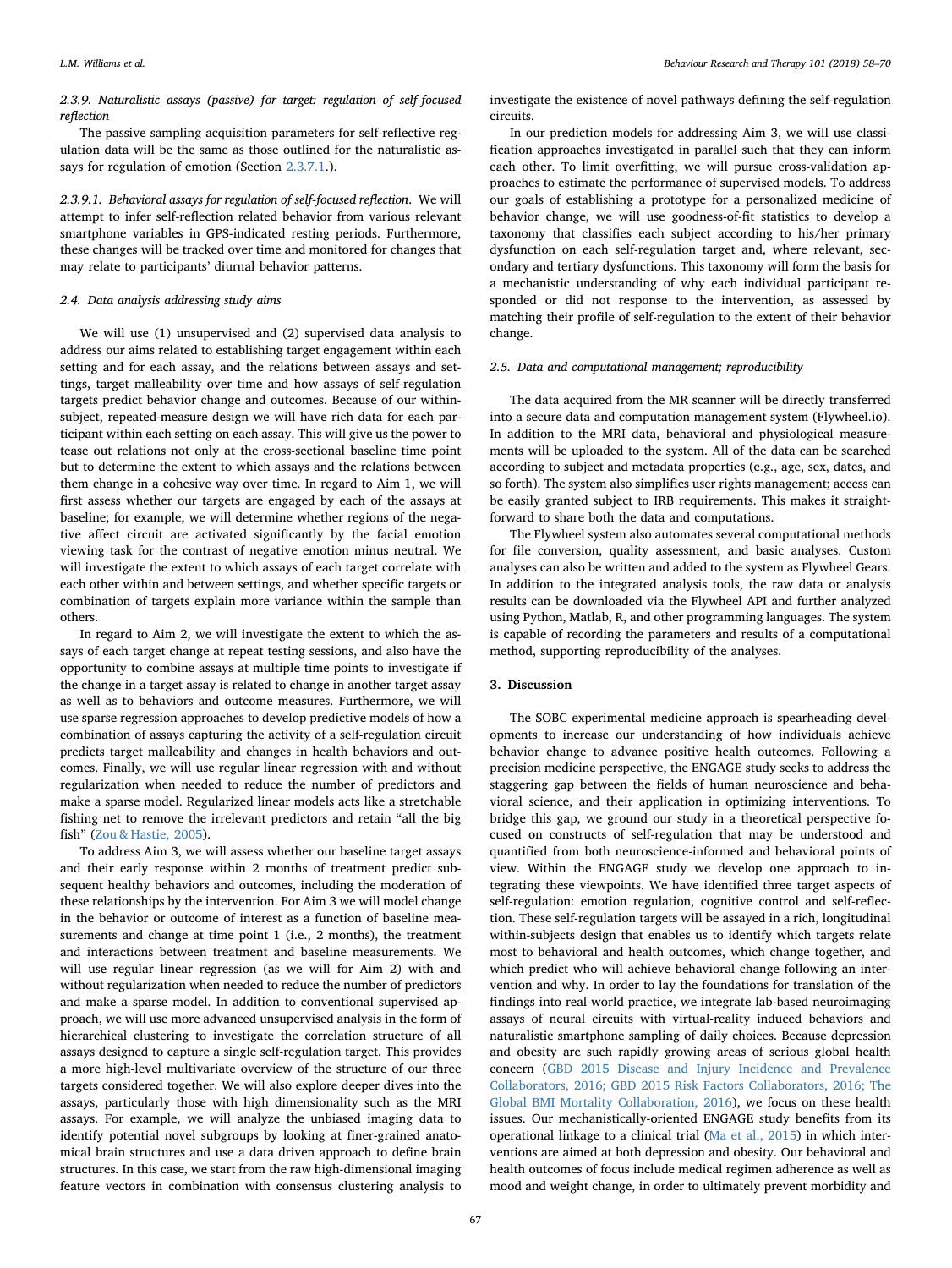mortality and reduce the spike in lifetime disability caused by comorbid depression and obesity. By directly linking a complex neuroscience study to a rigorous behavioral intervention trial, we will be in a position to immediately utilize the knowledge of the self-regulation targets and assays we will gain to refine and enable target-driven individual tailoring of our intervention. This is precision medicine for behavior change.

We are encouraged by the feasibility of such mechanism-focused individual intervention tailoring based on our prior research in depressed people, work that informed the selection of the assays for ENGAGE. For example, using lab-based brain imaging and behavioral measures, we have found that profiles of over- or under-regulation on targets assessing emotional, cognitive, and intrinsic (resting) aspects of self-regulation, predict with high accuracy which patients with depression will or will not benefit from antidepressant treatments ([McRae,](#page-12-13) [Rekshan, Williams, Cooper, & Gross, 2014; Williams et al., 2015;](#page-12-13) [Gyurak et al., 2016; Goldstein-Piekarski et al., 2016; Shilyansky et al.,](#page-12-13) [2016;](#page-12-13) Goldstein-Piekarski et al., in submission). We have also found that weight, determined by body mass index is an important predictor of personalized treatment outcomes in depression [\(Green et al., 2016](#page-11-33)). Thus, we foresee the capacity to use self-regulation profiles identified by ENGAGE assays to personalize the precise combination and implementation of intervention strategies that are based on an integrated behavioral-pharmacological approach. Based on the findings from ENGAGE, we will define a classification taxonomy of self-regulation profiles based on individual differences in engagement of self-regulation targets at baseline and over time, in particular in response to early treatment. We envision developing a "menu" of intervention strategies tailored to these self-regulation profiles. The intervention tailoring strategies could include augmentation, reduction, or elimination of existing intervention components as well as addition or replacement with additional components. Ultimately, tailoring based on the selfregulation taxonomy will incorporate an individual's emotional, cognitive, and self-reflective regulation profiles to customize the intervention strategies for optimal potency and efficiency for the individual.

Our study has broad relevance, given the prevalence and burden from depression and obesity, the scope of the targeted health behaviors, and the proven efficacy of the integrated interventions that comprise the RAINBOW trial. ENGAGE will be a prototype experimental personalized medicine study for understanding and optimizing behavioral treatment for co-occurring chronic conditions, with excellent generalizability to other clinical areas (e.g., diabetes, cardiovascular disease, and cancer). ENGAGE exemplifies a mechanism-focused experimental approach to developing precision medicine, with the potential for a profound impact on the science of behavior change and on population health.

#### Trial registration

Trial Registry Name: [ClinicalTrials.gov](http://ClinicalTrials.gov). Registration Number: NCT02246413. URL: <https://clinicaltrials.gov/ct2/show/NCT02246413>. Open Science Framework URL: <https://osf.io/u37e9/>

## Funding

This work was supported by the National Institutes of Health [grant number UH2HL132368]; Science of Behavior Change (SOBC) project: "Engaging self-regulation targets to understand the mechanisms of behavior change and improve mood and weight outcomes".

#### Author contribution

LMW and JM are co-PIs on the ENGAGE project and JM is the original PI of the RAINBOW project, and both have contributed the study conception, design, and implementation. AP was the first research

coordinator on the project (now a graduate student), who helped develop and implement the study protocols and undertook data collection and participant testing on the ENGAGE measures. MK is a current research coordinator on the ENGAGE project who has also helped implement the study protocols and has undertaken data collection and participant testing on ENGAGE measures. AGP commenced as a postdoctoral fellow on the project who implemented the ENGAGE data analysis pipelines for the imaging data, and is a now a faculty instructor. MDS is a postdoctoral fellow on the project who has contributed to developing the imaging analysis protocols. LGR is a co-PI with JM on the RAINBOW study following JM's change of institution in August 2015, and contributed to the conception and design of the ENGAGE project. OG is a co-I on the ENGAGE project who shares responsibility with PWL for data analytic models. JB is a co-I who has contributed to study design, with emphasis on virtual reality environments and assays. PWL is a co-I who developed the original data analysis plan, and shares responsibility with OG for data analytic models. PD is a consultant who has contributed to study design and data analysis, with emphasis on passive smartphone sampling. BW is a consultant who has contributed to integrated data management, with emphasis on neuroimaging and integration with other data assays. CC is a research software engineer who has had designed and developed the data pipeline for integrating sources of data and for enabling computation of the data. WG is a consultant who has contributed to study design, with emphasis on virtual reality environments. TS is a consultant who has contributed to trial design and clinical protocols. LMP is a key personnel contributor to establishing the data pipeline. JMSm is a consultant who has contributed expertise in ambulatory assessment, emotion regulation, and naturalistic behavior. MAL is a co-I for RAINBOW and a consultant for ENGAGE who has contributed to mixed methods evaluations of behavioral interventions in primary care settings. EMV is a co-I for RAINBOW and a consultant for ENGAGE who has contributed to behavioral weight loss intervention design and data interpretation. MS is a co-I for RAINBOW and ENGAGE who has contributed to study design, with emphasis on clinical depression management. JMSi is the NIH scientific officer for the project who has contributed to study design and implementation. All authors have contributed to the writing of the manuscript and have approved the final manuscript.

#### Disclosures

LMW: Received direct (non-salary) research funding from Brain Resource Pty Ltd. as cross-site Academic Principal Investigator lead for the ISPOT-D study (2008–2013).

TS: Consulting fees from A/S H. Lundbeck, Sunovion, Merck & Co, and Astra Zeneca.

AP, ANG-P, LGS, MK, MDS, OG, JM, PWL, PD, BW, CC, WG, LMP, JMSm, MAL, EMV, MS, JMSi, JM: Nothing to disclose.

#### Acknowledgements

This work is supported by the National Institutes of Health (NIH) Science of Behavior Change Common Fund Program through an award administered by the National Heart, Lung, and Blood Institute grant number UH2HL132368. The views presented here are solely the responsibility of the authors and do not necessarily represent the official views of the NIH.

The RAINBOW-ENGAGE study is supported by NIH Grant 1UH2AG052163-01. We thank our consultants and scientific collaborators for their expert input on self-regulation task development (James Gross, Ph.D.) and on VR environment development (Benjy Li, Ph.D.).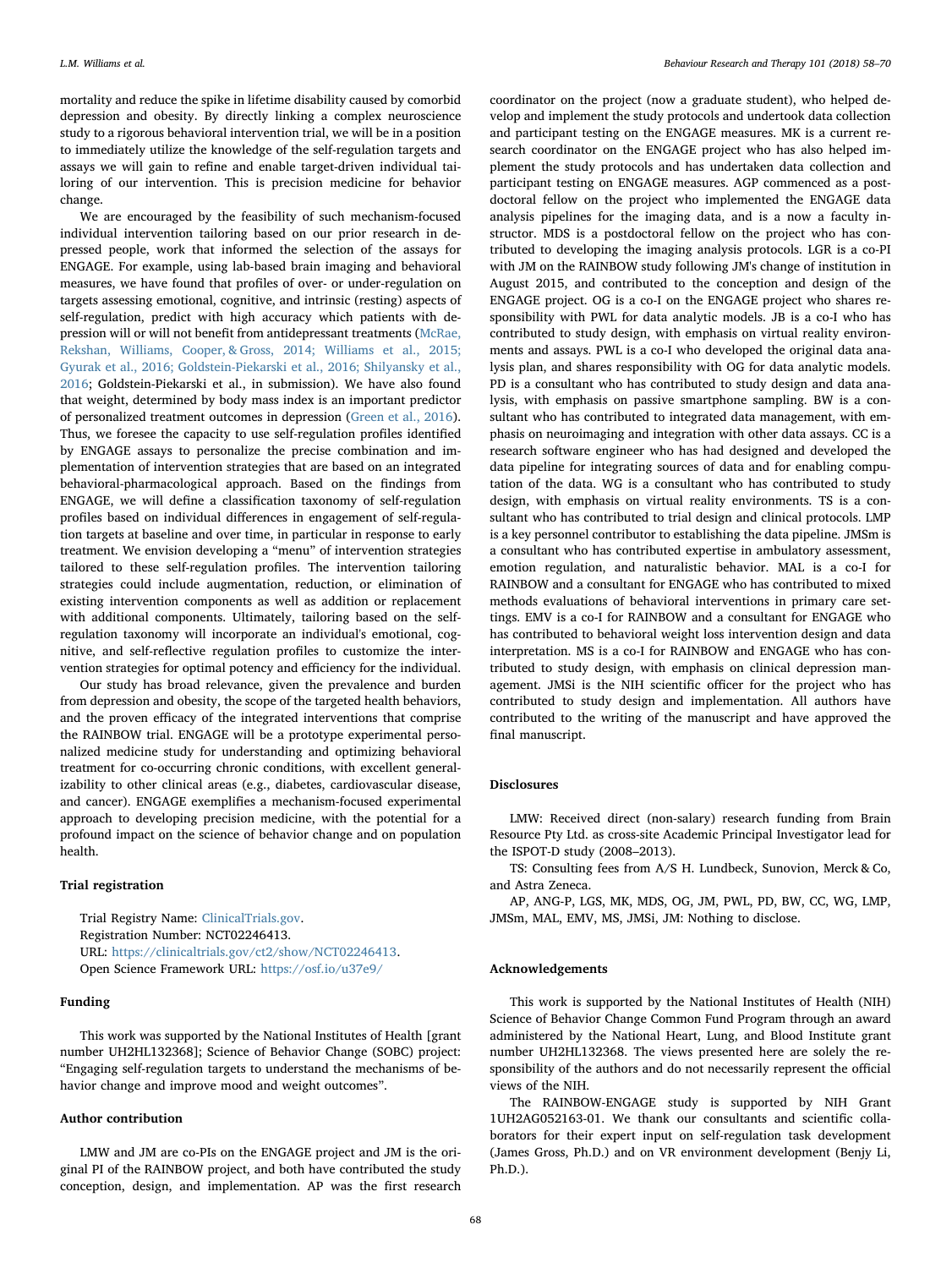#### L.M. Williams et al. *Behaviour Research and Therapy 101 (2018) 58–70*

#### Appendix A. Supplementary data

Supplementary data related to this article can be found at [http://dx.](http://dx.doi.org/10.1016/j.brat.2017.09.012) [doi.org/10.1016/j.brat.2017.09.012.](http://dx.doi.org/10.1016/j.brat.2017.09.012)

#### References

- <span id="page-11-12"></span>[Achtziger, A., Gollwitzer, P. M., & Sheeran, P. \(2008\). Implementation intentions and](http://refhub.elsevier.com/S0005-7967(17)30202-4/sref1) [shielding goal striving from unwanted thoughts and feelings.](http://refhub.elsevier.com/S0005-7967(17)30202-4/sref1) Personality & Social [Psychology Bulletin, 34](http://refhub.elsevier.com/S0005-7967(17)30202-4/sref1)(3), 381–393.
- <span id="page-11-21"></span><span id="page-11-1"></span>[Ashburner, J., & Friston, K. J. \(2005\). Uni](http://refhub.elsevier.com/S0005-7967(17)30202-4/sref2)fied segmentation. Neuroimage, 26, 839–851. [Atlantis, E., & Baker, M. \(2008\). Obesity e](http://refhub.elsevier.com/S0005-7967(17)30202-4/sref3)ffects on depression: Systematic review of
- epidemiological studies. [International Journal of Obesity, 32](http://refhub.elsevier.com/S0005-7967(17)30202-4/sref3), 881–891. [Bailenson, J. N., Pontikakis, E. D., Mauss, I. B., Gross, J. J., Jabon, M. E., Hutcherson, C. A.](http://refhub.elsevier.com/S0005-7967(17)30202-4/sref4) C., et al. (2008). Real-time classifi[cation of evoked emotions using facial feature](http://refhub.elsevier.com/S0005-7967(17)30202-4/sref4) tracking and physiological responses. [International Journal of Human-computer Studies,](http://refhub.elsevier.com/S0005-7967(17)30202-4/sref4) 66[\(5\), 303](http://refhub.elsevier.com/S0005-7967(17)30202-4/sref4)–317.
- <span id="page-11-2"></span>[Bjerkesset, O., Romundstad, P., Evans, J., & Gunnell, D. \(2008\). Association of adult body](http://refhub.elsevier.com/S0005-7967(17)30202-4/sref5) [mass index and height with anxiety, depression, and suicide in the general popula](http://refhub.elsevier.com/S0005-7967(17)30202-4/sref5)tion: The HUNT study. [American Journal of Epidemiology, 167](http://refhub.elsevier.com/S0005-7967(17)30202-4/sref5)(2), 193–202.
- <span id="page-11-3"></span>[Blaine, B. \(2008\). Does depression cause obesity?: A meta-analysis of longitudinal studies](http://refhub.elsevier.com/S0005-7967(17)30202-4/sref6) [of depression and weight control.](http://refhub.elsevier.com/S0005-7967(17)30202-4/sref6) Journal of Health Psychology, 13(8), 1190–1197.
- <span id="page-11-6"></span>[Buckner, R. L., Krienen, F. M., & Yeo, B. T. \(2013\). Opportunities and limitations of in](http://refhub.elsevier.com/S0005-7967(17)30202-4/sref7)[trinsic functional connectivity MRI.](http://refhub.elsevier.com/S0005-7967(17)30202-4/sref7) Natural Neuroscience, 16(7), 832–837.
- <span id="page-11-16"></span>[Cape, J., Whittington, C., Buszewicz, M., Wallace, P., & Underwood, L. \(2010\). Brief](http://refhub.elsevier.com/S0005-7967(17)30202-4/sref8) [psychological therapies for anxiety and depression in primary care: meta-analysis and](http://refhub.elsevier.com/S0005-7967(17)30202-4/sref8) meta-regression. [BMC Medicine, 8](http://refhub.elsevier.com/S0005-7967(17)30202-4/sref8)(1), 38.
- [Carpenter, K. M., Hasin, D. S., Allison, D. B., & Faith, M. S. \(2000\). Relationships between](http://refhub.elsevier.com/S0005-7967(17)30202-4/sref9) [obesity and DSM-IV major depressive disorder, suicide ideation, and suicide attempts:](http://refhub.elsevier.com/S0005-7967(17)30202-4/sref9) [Results from a general population study.](http://refhub.elsevier.com/S0005-7967(17)30202-4/sref9) American Journal of Public Health, 90, 251–[257](http://refhub.elsevier.com/S0005-7967(17)30202-4/sref9).
- <span id="page-11-22"></span>[Carver, C. S., Scheier, M. F., & Weintraub, J. K. \(1989\). Assessing coping strategies: A](http://refhub.elsevier.com/S0005-7967(17)30202-4/sref10) theoretically based approach. [Journal of Personality and Social Psychology, 56](http://refhub.elsevier.com/S0005-7967(17)30202-4/sref10), 267–[283](http://refhub.elsevier.com/S0005-7967(17)30202-4/sref10).
- <span id="page-11-9"></span>[Cole, M. W., Bassett, D. S., Power, J. D., Braver, T. S., & Peterson, S. E. \(2014\). Intrinsic](http://refhub.elsevier.com/S0005-7967(17)30202-4/sref11) [and task-evoked network architectures of the human brain.](http://refhub.elsevier.com/S0005-7967(17)30202-4/sref11) Neuron, 83(1), 238–251.
- <span id="page-11-8"></span>[Cole, M. W., & Schneider, W. \(2007\). The cognitive control network: Integrated cortical](http://refhub.elsevier.com/S0005-7967(17)30202-4/sref12) [regions with dissociable functions.](http://refhub.elsevier.com/S0005-7967(17)30202-4/sref12) Neuroimage, 37(1), 343–360.
- <span id="page-11-15"></span>[Curran, G. M., Bauer, M., Mittman, B., Pyne, J. M., & Stetler, C. \(2012\). E](http://refhub.elsevier.com/S0005-7967(17)30202-4/sref14)ffectiveness[implementation hybrid designs: Combining elements of clinical e](http://refhub.elsevier.com/S0005-7967(17)30202-4/sref14)ffectiveness and [implementation re- search to enhance public health impact.](http://refhub.elsevier.com/S0005-7967(17)30202-4/sref14) Medical Care, 50, 217–[226](http://refhub.elsevier.com/S0005-7967(17)30202-4/sref14).
- [de Wit, L., Luppino, F., van Straten, A., Penninx, B., Zitman, F., & Cuijpers, P. \(2010\).](http://refhub.elsevier.com/S0005-7967(17)30202-4/sref15) [Depression and obesity: A meta-analysis of community-based studies.](http://refhub.elsevier.com/S0005-7967(17)30202-4/sref15) Psychiatry [Research, 178](http://refhub.elsevier.com/S0005-7967(17)30202-4/sref15)(2), 230–235.
- [DelParigi, A., Chen, K., Salbe, A. D., Hill, J. O., Wing, R. R., Reiman, E. M., et al. \(2007\).](http://refhub.elsevier.com/S0005-7967(17)30202-4/sref16) [Successful dieters have increased neural activity in cortical areas involved in the](http://refhub.elsevier.com/S0005-7967(17)30202-4/sref16) control of behavior. [International Journal of Obesity \(London\), 31](http://refhub.elsevier.com/S0005-7967(17)30202-4/sref16)(3), 440–448.
- <span id="page-11-7"></span>[Dichter, G. S., Kozink, R. V., McClernon, F. J., & Smoski, M. J. \(2012\). Remitted major](http://refhub.elsevier.com/S0005-7967(17)30202-4/sref17) [depression is characterized by reward network hyperactivation during reward an](http://refhub.elsevier.com/S0005-7967(17)30202-4/sref17)[ticipation and hypoactivation during reward outcomes.](http://refhub.elsevier.com/S0005-7967(17)30202-4/sref17) Journal of Affective Disorders, 136[\(3\), 1126](http://refhub.elsevier.com/S0005-7967(17)30202-4/sref17)–1134.
- [Dragan, A., & Akhtar-Danesh, N. \(2007\). Relation between body mass index and de](http://refhub.elsevier.com/S0005-7967(17)30202-4/sref18)[pression: A structural equation modeling approach.](http://refhub.elsevier.com/S0005-7967(17)30202-4/sref18) BMC Medical Research [Methodology, 7](http://refhub.elsevier.com/S0005-7967(17)30202-4/sref18), 17.
- [Etkin, A., Prater, K. E., Hoeft, F., Menon, V., & Schatzberg, A. F. \(2010\). Failure of anterior](http://refhub.elsevier.com/S0005-7967(17)30202-4/sref19) [cingulate activation and connectivity with the amygdala during implicit regulation of](http://refhub.elsevier.com/S0005-7967(17)30202-4/sref19) [emotional processing in generalized anxiety disorder.](http://refhub.elsevier.com/S0005-7967(17)30202-4/sref19) American Journal of Psychiatry, 167[\(5\), 545](http://refhub.elsevier.com/S0005-7967(17)30202-4/sref19)–554.
- [Faith, M. S., Matz, P. E., & Jorge, M. A. \(2002\). Obesity-depression associations in the](http://refhub.elsevier.com/S0005-7967(17)30202-4/sref21) population. [Journal of Psychosomatic Research, 53](http://refhub.elsevier.com/S0005-7967(17)30202-4/sref21), 935–942.
- [Falconer, E., Allen, A., Felmingham, K. L., Williams, L. M., & Bryant, R. A. \(2013\).](http://refhub.elsevier.com/S0005-7967(17)30202-4/sref22) [Inhibitory neural activity predicts response to cognitive-behavioral therapy for](http://refhub.elsevier.com/S0005-7967(17)30202-4/sref22) posttraumatic stress disorder. [Journal of Clinical Psychiatry, 74](http://refhub.elsevier.com/S0005-7967(17)30202-4/sref22), 895–901.
- [Falconer, E., Bryant, R., Felmingham, K. L., Kemp, A. H., Gordon, E., Peduto, A., et al.](http://refhub.elsevier.com/S0005-7967(17)30202-4/sref23) [\(2008\). The neural networks of inhibitory control in posttraumatic stress disorder.](http://refhub.elsevier.com/S0005-7967(17)30202-4/sref23) [Journal of Psychiatry Neuroscience, 33](http://refhub.elsevier.com/S0005-7967(17)30202-4/sref23), 413–422.
- [Fox, J., Bailenson, J. N., & Ricciardi, T. \(2012\). Physiological responses to virtual selves](http://refhub.elsevier.com/S0005-7967(17)30202-4/sref24) and virtual others. [Journal of CyberTherapy & Rehabilitation, 5](http://refhub.elsevier.com/S0005-7967(17)30202-4/sref24)(1), 69–72.
- [Fox, M. D., Snyder, A. Z., Vincent, J. L., Corbetta, M., Van Essen, D. C., & Raichle, M. E.](http://refhub.elsevier.com/S0005-7967(17)30202-4/sref25) [\(2005\). The human brain is intrinsically organized into dynamic, anticorrelated](http://refhub.elsevier.com/S0005-7967(17)30202-4/sref25) functional networks. [Proceedings of the National Academy of Sciences of the United](http://refhub.elsevier.com/S0005-7967(17)30202-4/sref25) [States of America, 102](http://refhub.elsevier.com/S0005-7967(17)30202-4/sref25)(27), 9673–9678.
- <span id="page-11-29"></span>FRAPS (2016). [Computer software. FRAPS real-time video capture and benchmarking.](http://refhub.elsevier.com/S0005-7967(17)30202-4/sref26) Vers. [3.5.99. N.p., n.d. Web. 27 Sept. 2016](http://refhub.elsevier.com/S0005-7967(17)30202-4/sref26).
- [Friedman, M. A., & Brownell, K. D. \(1995\). Psychological correlates of obesity: Moving to](http://refhub.elsevier.com/S0005-7967(17)30202-4/sref27) [the next research generation.](http://refhub.elsevier.com/S0005-7967(17)30202-4/sref27) Psychological Bulletin, 117, 3–20.
- <span id="page-11-27"></span>[Friston, K. J., Williams, S., Howard, R., Frackowiak, R. S., & Turner, R. \(1996\).](http://refhub.elsevier.com/S0005-7967(17)30202-4/sref28) Movement-related effects in fMRI time-series. [Magnetic Resonance Medicine, 35](http://refhub.elsevier.com/S0005-7967(17)30202-4/sref28)(3), 346–[355](http://refhub.elsevier.com/S0005-7967(17)30202-4/sref28).
- <span id="page-11-13"></span>Gillison, [F., Stathi, A., Reddy, P., Perry, R., Taylor, G., Bennett, P., et al. \(2015\). Processes](http://refhub.elsevier.com/S0005-7967(17)30202-4/sref30) [of behavior change and weight loss in a theory-based weight loss intervention pro](http://refhub.elsevier.com/S0005-7967(17)30202-4/sref30)[gram: A test of the process model for lifestyle behavior change.](http://refhub.elsevier.com/S0005-7967(17)30202-4/sref30) International Journal [of Behavioral Nutrition and Physical Activity, 12](http://refhub.elsevier.com/S0005-7967(17)30202-4/sref30)(1), 2.
- <span id="page-11-0"></span>[Global Burden of Disease 2015 Disease and Injury Incidence and Prevalence Collaborators](http://refhub.elsevier.com/S0005-7967(17)30202-4/sref31) [\(2016\). Global, regional, and national incidence, prevalence, and years lived with](http://refhub.elsevier.com/S0005-7967(17)30202-4/sref31) [disability for 310 disease and injuries, 1990-2015: A systematic analysis for the](http://refhub.elsevier.com/S0005-7967(17)30202-4/sref31) [global burden of disease study 2015.](http://refhub.elsevier.com/S0005-7967(17)30202-4/sref31) The Lancet, 388(10053), 1545–1602.
- [Global Burden of Disease 2015 Risk Factors Collaborators \(2016\). Global, regional, and](http://refhub.elsevier.com/S0005-7967(17)30202-4/sref32) national comparative risk assessment of 79 behavioural, environmental and occu [pational, and metabolic risks or clusters of risks, 1990-2015: A systematic analysis for](http://refhub.elsevier.com/S0005-7967(17)30202-4/sref32) [the global burden of disease study 2015.](http://refhub.elsevier.com/S0005-7967(17)30202-4/sref32) The Lancet, 388(10053), 1659–1724.
- <span id="page-11-25"></span>Golden, C. (1978). A manual for the clinical and experimental use of the Stroop color and word test. College of Psychology: Faculty Books and Book Chapters Retrieved from [http://nsuworks.nova.edu/cps\\_facbooks/47.](http://nsuworks.nova.edu/cps_facbooks/47)
- <span id="page-11-18"></span>[Goldstein-Piekarski, A. N., Korgaonkar, M. S., Green, E., Suppes, T., Schatzberg, A. F.,](http://refhub.elsevier.com/S0005-7967(17)30202-4/sref34) [Hastie, T., et al. \(2016\). Human amygdala engagement moderated by early life stress](http://refhub.elsevier.com/S0005-7967(17)30202-4/sref34) [exposure is a biobehavioral target for predicting recovery on antidepressants.](http://refhub.elsevier.com/S0005-7967(17)30202-4/sref34) [Proceedings of the National Academy of Sciences of the United States of America, 113](http://refhub.elsevier.com/S0005-7967(17)30202-4/sref34)(42), 11955–[11960.](http://refhub.elsevier.com/S0005-7967(17)30202-4/sref34)
- [Gordon, E. M., Laumann, T. O., Adeyemo, B., Huckins, J. F., Kelley, W. M., & Petersen, S.](http://refhub.elsevier.com/S0005-7967(17)30202-4/sref35) [E. \(2014\). Generation and evaluation of a cortical area parcellation from resting-state](http://refhub.elsevier.com/S0005-7967(17)30202-4/sref35) correlations. [Cerebral Cortex, 26](http://refhub.elsevier.com/S0005-7967(17)30202-4/sref35)(1), 288–303.
- <span id="page-11-33"></span>[Green, E., Goldstein-Piekarski, A. N., Schatzberg, A. F., Rush, A. J., Ma, J., & Williams, L.](http://refhub.elsevier.com/S0005-7967(17)30202-4/sref36) [M. \(2016\). Personalizing antidepressant choice by sex, body mass index, and](http://refhub.elsevier.com/S0005-7967(17)30202-4/sref36) symptom profile: An iSPOT-D report. [Personalized Medicine in Psychiatry, 1](http://refhub.elsevier.com/S0005-7967(17)30202-4/sref36)–2, 65–73.
- <span id="page-11-28"></span>[Greicius, M. D., Krasnow, B., Reiss, A. L., & Menon, V. \(2003\). Functional connectivity in](http://refhub.elsevier.com/S0005-7967(17)30202-4/sref37) [the resting brain: A network analysis of the default mode hypothesis.](http://refhub.elsevier.com/S0005-7967(17)30202-4/sref37) Proceedings of [the National Academy of Science of the United States of America, 100](http://refhub.elsevier.com/S0005-7967(17)30202-4/sref37)(1), 253–258.
- <span id="page-11-17"></span>[Gross, J. J., & John, O. P. \(2003\). Individual di](http://refhub.elsevier.com/S0005-7967(17)30202-4/sref38)fferences in two emotion regulation processes: Implications for aff[ect, relationships, and well-being.](http://refhub.elsevier.com/S0005-7967(17)30202-4/sref38) Journal of Personality and [Social Psychology, 85](http://refhub.elsevier.com/S0005-7967(17)30202-4/sref38)(2), 348.
- <span id="page-11-10"></span>[Gyurak, A., Patenaude, B., Korgaonkar, M. S., Grieve, S. M., Williams, L. M., & Etkin, A.](http://refhub.elsevier.com/S0005-7967(17)30202-4/sref39) [\(2016\). Fronto-parietal activation during response inhibition predicts remission to](http://refhub.elsevier.com/S0005-7967(17)30202-4/sref39) [antidepressants in patients with major Depression: Outcomes from iSPOT-D a ran](http://refhub.elsevier.com/S0005-7967(17)30202-4/sref39)domized trial. [Biological Psychiatry, 79](http://refhub.elsevier.com/S0005-7967(17)30202-4/sref39)(4), 274–281.
- [Haber, S. N., & Knutson, B. \(2010\). The reward circuit: Linking primate anatomy and](http://refhub.elsevier.com/S0005-7967(17)30202-4/sref40) human imaging. [Neuropsychopharmacology, 35](http://refhub.elsevier.com/S0005-7967(17)30202-4/sref40)(1), 4–26.
- <span id="page-11-31"></span>Halfbrick Studios Pty Ltd (2016). Fruit Ninja VR (version 1.0). Available from:[https://vr.](https://vr.fruitninja.com/) [fruitninja.com/](https://vr.fruitninja.com/) .
- <span id="page-11-11"></span>Heatherton, [T. F. \(2011\). Neuroscience of self and self-regulation.](http://refhub.elsevier.com/S0005-7967(17)30202-4/sref42) Annual Review of [Psychology, 62](http://refhub.elsevier.com/S0005-7967(17)30202-4/sref42), 363–390.
- [Heo, M., Pietrobelli, A., Fontaine, K. R., Sirey, J. A., & Faith, M. S. \(2006\). Depressive](http://refhub.elsevier.com/S0005-7967(17)30202-4/sref43) [mood and obesity in US adults: Comparison and moderation by sex, age, and race.](http://refhub.elsevier.com/S0005-7967(17)30202-4/sref43) [International Journal of Obesity, 30](http://refhub.elsevier.com/S0005-7967(17)30202-4/sref43)(3), 513–519.
- <span id="page-11-30"></span>Illusion Walk (2014). VROG. Available from: <http://vrog-game.com/>.
- [Istvan, J., Zavela, K., & Weidner, G. \(1992\). Body weight and psychological distress in](http://refhub.elsevier.com/S0005-7967(17)30202-4/sref46) NHANES I. [International Journal of Obesity and Related Metabolic Disorders: Journal of](http://refhub.elsevier.com/S0005-7967(17)30202-4/sref46) [the International Association for the Study of Obesity, 16](http://refhub.elsevier.com/S0005-7967(17)30202-4/sref46)(12), 999–1003.
- <span id="page-11-14"></span>[Jensen, M. D., Ryan, D. H., & Apovian, C. M. \(2014\). 2013 AHA/ACC/TOS guideline for](http://refhub.elsevier.com/S0005-7967(17)30202-4/sref47) [the management of overweight and obesity in adults: A report of the American col](http://refhub.elsevier.com/S0005-7967(17)30202-4/sref47)[lege of cardiology/American heart association task force on practice guidelines and](http://refhub.elsevier.com/S0005-7967(17)30202-4/sref47) the obesity society. [Journal of the American College of Cardiology, 63](http://refhub.elsevier.com/S0005-7967(17)30202-4/sref47)(25), 2985–3023.
- [Keedwell, P. A., Andrew, C., Williams, S. C., Brammer, M. J., & Phillips, M. L. \(2005\). The](http://refhub.elsevier.com/S0005-7967(17)30202-4/sref48) [neural correlates of anhedonia in major depressive disorder.](http://refhub.elsevier.com/S0005-7967(17)30202-4/sref48) Biological Psychiatry, 58[\(11\), 843](http://refhub.elsevier.com/S0005-7967(17)30202-4/sref48)–853.
- <span id="page-11-32"></span>[Kerchner, G. A., Dougherty, R. F., & Dagum, P. \(2015\). Unobtrusive neuropsychological](http://refhub.elsevier.com/S0005-7967(17)30202-4/sref49) [monitoring from smart phone use behavior.](http://refhub.elsevier.com/S0005-7967(17)30202-4/sref49) Alzheimer's & Dementia: The Journal of the [Alzheimer's Association, 11](http://refhub.elsevier.com/S0005-7967(17)30202-4/sref49)(7), P272–P273.
- <span id="page-11-19"></span>[Kim, S. H., & Hamann, S. \(2007\). Neural correlates of positive and negative emotion](http://refhub.elsevier.com/S0005-7967(17)30202-4/sref50) regulation. [Journal of Cognitive Neuroscience, 19](http://refhub.elsevier.com/S0005-7967(17)30202-4/sref50)(5), 776–798.
- [Kober, H., Barrett, L. F., Joseph, J., Bliss-Moreau, E., Lindquist, K., & Wager, T. D. \(2008\).](http://refhub.elsevier.com/S0005-7967(17)30202-4/sref51) [Functional grouping and cortical-subcortical interactions in emotion: A meta-analysis](http://refhub.elsevier.com/S0005-7967(17)30202-4/sref51) [of neuroimaging studies.](http://refhub.elsevier.com/S0005-7967(17)30202-4/sref51) Neuroimage, 42(2), 998–1031.
- <span id="page-11-23"></span>[Korgaonkar, M. S., Cooper, N. J., Williams, L. M., & Grieve, S. M. \(2012\). Mapping inter](http://refhub.elsevier.com/S0005-7967(17)30202-4/sref52)[regional connectivity of the entire cortex to characterize major depressive disorder: A](http://refhub.elsevier.com/S0005-7967(17)30202-4/sref52) whole-brain diff[usion tensor imaging tractography study.](http://refhub.elsevier.com/S0005-7967(17)30202-4/sref52) Neuroreport, 23(9), 566–[571](http://refhub.elsevier.com/S0005-7967(17)30202-4/sref52).
- <span id="page-11-26"></span>[Korgaonkar, M. S., Ram, K., Williams, L. M., Gatt, J. M., & Grieve, S. M. \(2014\).](http://refhub.elsevier.com/S0005-7967(17)30202-4/sref53) [Establishing the resting state default mode network derived from functional magnetic](http://refhub.elsevier.com/S0005-7967(17)30202-4/sref53) [resonance imaging tasks as an endophenotype: A twins study.](http://refhub.elsevier.com/S0005-7967(17)30202-4/sref53) Human Brain Mapping, 35[\(8\), 3893](http://refhub.elsevier.com/S0005-7967(17)30202-4/sref53)–3902.
- <span id="page-11-20"></span>[Lang, P. J., Bradley, M. M., & Cuthbert, B. N. \(2008\). International a](http://refhub.elsevier.com/S0005-7967(17)30202-4/sref54)ffective picture system (IAPS): Aff[ective ratings of pictures and instruction manual.](http://refhub.elsevier.com/S0005-7967(17)30202-4/sref54) Technical Report, [A-8](http://refhub.elsevier.com/S0005-7967(17)30202-4/sref54).
- [Liddell, B. J., Brown, K. J., Kemp, A. H., Barton, M. J., Das, P., Peduto, A., ... Williams, L.](http://refhub.elsevier.com/S0005-7967(17)30202-4/sref55) [M. \(2005\). A direct brainstem](http://refhub.elsevier.com/S0005-7967(17)30202-4/sref55)–amygdala–cortical 'alarm'system for subliminal signals of fear. [Neuroimage, 24](http://refhub.elsevier.com/S0005-7967(17)30202-4/sref55)(1), 235–243.
- <span id="page-11-5"></span>[Lindquist, K. A., & Barrett, L. F. \(2012\). A functional architecture of the human brain:](http://refhub.elsevier.com/S0005-7967(17)30202-4/sref56) [Emerging insights from the science of emotion.](http://refhub.elsevier.com/S0005-7967(17)30202-4/sref56) Trends in Cognitive Sciences, 16(11), 533–[540](http://refhub.elsevier.com/S0005-7967(17)30202-4/sref56).
- <span id="page-11-4"></span>[Lövdén, M., Wenger, E., Mårtensson, J., Lindenberger, U., & Bäckman, L. \(2013\).](http://refhub.elsevier.com/S0005-7967(17)30202-4/sref57) [Structural brain plasticity in adult learning and development.](http://refhub.elsevier.com/S0005-7967(17)30202-4/sref57) Neuroscience and [Biobehavioral Reviews, 37](http://refhub.elsevier.com/S0005-7967(17)30202-4/sref57)(9 Pt B), 2296–2310.
- [Markowitz, S., Friedman, M. A., & Arent, S. M. \(2008\). Understanding the relation be](http://refhub.elsevier.com/S0005-7967(17)30202-4/sref58)[tween obesity and depression: Causal mechanisms and implications for treatment.](http://refhub.elsevier.com/S0005-7967(17)30202-4/sref58) [Clinical Psychology: Science and Practice, 15](http://refhub.elsevier.com/S0005-7967(17)30202-4/sref58)(1), 1–20.
- <span id="page-11-24"></span>[Mathersul, D., Palmer, D. M., Gur, R. C., Gur, R. E., Cooper, N., Gordon, E., et al. \(2009\).](http://refhub.elsevier.com/S0005-7967(17)30202-4/sref59) Explicit identifi[cation and implicit recognition of facial emotions: II. Core domains](http://refhub.elsevier.com/S0005-7967(17)30202-4/sref59) [and relationships with general cognition.](http://refhub.elsevier.com/S0005-7967(17)30202-4/sref59) Journal of Clinical and Experimental